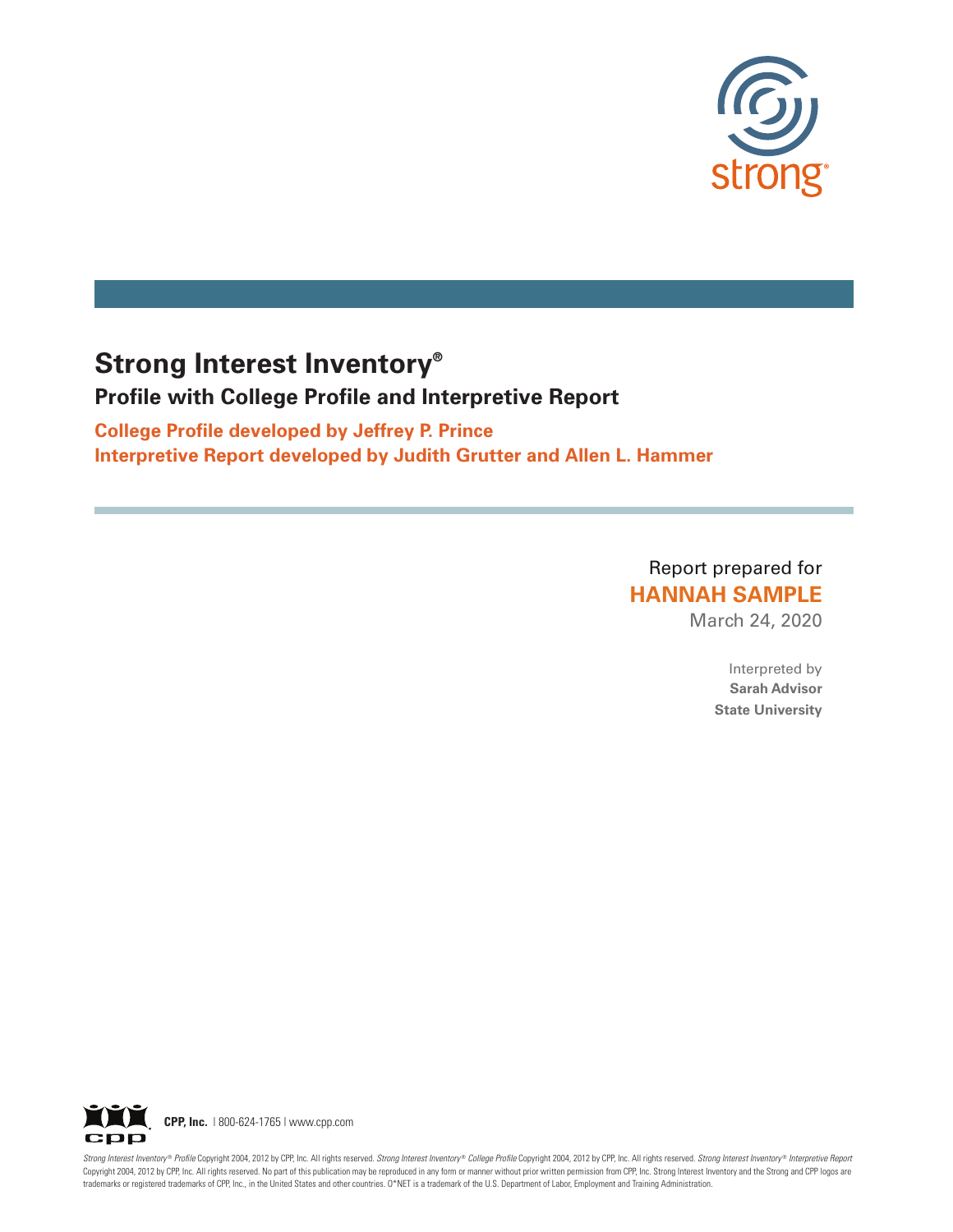

# **HOW THE STRONG CAN HELP YOU**

The *Strong Interest Inventory*® instrument is a powerful tool that can help you make satisfying decisions about your career and education. Whether you are just starting out in your career, thinking about a change, or considering education options for career preparation, you can benefit from the wealth of information reflected in your *Strong* results. Understanding your *Strong* Profile can help you identify a career focus and begin your career planning and exploration process.

Keep in mind that the *Strong* measures interests, not skills or abilities, and that the results can help guide you toward rewarding careers, work activities, education programs, and leisure activities—all based on your interests. As you review your Profile, remember that managing your career is not a one-time decision but a series of decisions made over your lifetime.

# **HOW YOU WILL BENEFIT**

The *Strong* can be a valuable tool in helping you identify your interests, enabling you to

- Achieve satisfaction in your work
- Identify career options consistent with your interests
- Choose appropriate education and training relevant to your interests
- Maintain balance between your work and leisure activities
- Understand aspects of your personality most closely associated with your interests
- Determine your preferred learning environments
- Learn about your preferences for leadership, risk taking, and teamwork
- Use interests in shaping your career direction
- Decide on a focus for the future
- Direct your own career exploration at various stages in your life

### **HOW YOUR RESULTS ARE ORGANIZED**

#### **Section 1. General Occupational Themes**

Describes your interests, work activities, potential skills, and personal values in six broad areas: Realistic (R), Investigative (I), Artistic (A), Social (S), Enterprising (E), and Conventional (C).

#### **Section 2. Basic Interest Scales**

Identifies specific interest areas within the six General Occupational Themes, indicating areas likely to be most motivating and rewarding for you.

#### **Section 3. Occupational Scales**

Compares your likes and dislikes with those of people who are satisfied working in various occupations, indicating your likely compatibility of interests.

#### **Section 4. Personal Style Scales**

Describes preferences related to work style, learning, leadership, risk taking, and teamwork, providing insight into work and education environments most likely to fit you best.

#### **Section 5. Profile Summary**

Provides a graphic snapshot of Profile results for immediate, easy reference.

#### **Section 6. Response Summary**

Summarizes your responses within each category of *Strong* items, providing data useful to your career professional.

*Note to professional: Check the Response Summary in section 6 of the Profile before beginning your interpretation.*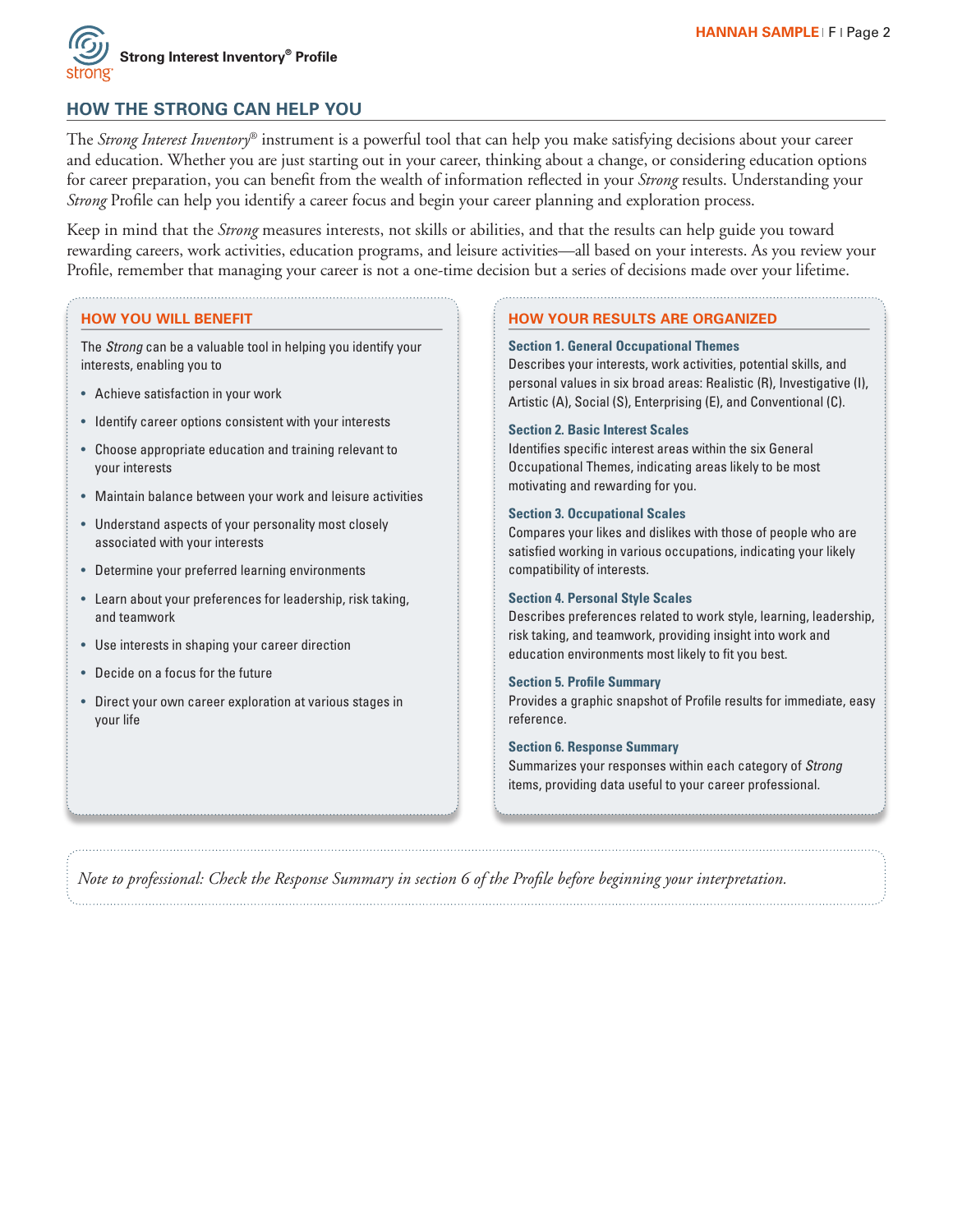# **GENERAL OCCUPATIONAL THEMES SECTION 1**

The General Occupational Themes (GOTs) measure six broad interest patterns that can be used to describe your work personality. Most people's interests are reflected by two or three Themes, combined to form a cluster of interests. Work activities, potential skills, and values can also be classified into these six Themes. This provides a direct link between your interests and the career and education possibilities likely to be most meaningful to you.

Your *standard scores* are based on the average scores of a combined group of working adults. However, because research shows that men and women tend to respond differently in these areas, your *interest levels* (Very Little, Little, Moderate, High, Very High) were determined by comparing your scores against the average scores for your gender.

# **THEME DESCRIPTIONS**

| <b>THEME</b>         | <b>CODE</b> | <b>INTERESTS</b>                                                                   | <b>WORK ACTIVITIES</b>                                                                                    | <b>POTENTIAL SKILLS</b>                                                             | <b>VALUES</b>                                     |
|----------------------|-------------|------------------------------------------------------------------------------------|-----------------------------------------------------------------------------------------------------------|-------------------------------------------------------------------------------------|---------------------------------------------------|
| <b>Social</b>        | S           | People, teamwork,<br>helping, community<br>service                                 | Teaching, caring for<br>people, counseling,<br>training employees                                         | People skills, verbal<br>ability, listening, showing<br>understanding               | Cooperation, generosity,<br>service to others     |
| <b>Artistic</b>      | A           | Self-expression,<br>art appreciation,<br>communication, culture                    | Composing music,<br>performing, writing,<br>creating visual art                                           | Creativity, musical ability,<br>artistic expression                                 | Beauty, originality,<br>independence, imagination |
| <b>Enterprising</b>  | E           | Business, politics,<br>leadership,<br>entrepreneurship                             | Selling, managing,<br>persuading, marketing                                                               | Verbal ability, ability to<br>motivate and direct others                            | Risk taking, status,<br>competition, influence    |
| <b>Conventional</b>  | Ć           | Organization, data<br>management, accounting,<br>investing, information<br>systems | Setting up procedures<br>and systems, organizing,<br>keeping records, developing<br>computer applications | Ability to work with<br>numbers, data analysis,<br>finances, attention to<br>detail | Accuracy, stability,<br>efficiency                |
| <b>Investigative</b> |             | Science, medicine,<br>mathematics, research                                        | Performing lab work,<br>solving abstract problems,<br>conducting research                                 | Mathematical ability,<br>researching, writing,<br>analyzing                         | Independence, curiosity,<br>learning              |
| <b>Realistic</b>     | R           | Machines, computer<br>networks, athletics,<br>working outdoors                     | Operating equipment,<br>using tools, building,<br>repairing, providing<br>security                        | Mechanical ingenuity<br>and dexterity, physical<br>coordination                     | Tradition, practicality,<br>common sense          |

| <b>Social, Artistic, Enterprising</b> | <b>SAE</b>             |
|---------------------------------------|------------------------|
| <b>YOUR HIGHEST THEMES</b>            | <b>YOUR THEME CODE</b> |
|                                       |                        |

| <b>THEME</b>         | <b>CODE</b> |               |                 | <b>STANDARD SCORE &amp; INTEREST LEVEL</b> |             |                  | <b>STD SCORE</b> |
|----------------------|-------------|---------------|-----------------|--------------------------------------------|-------------|------------------|------------------|
|                      |             | 30            | 40              | 50                                         | 60          | 70               |                  |
| <b>Social</b>        | s           |               |                 |                                            |             | <b>VERY HIGH</b> | 71               |
| <b>Artistic</b>      |             |               |                 |                                            | <b>HIGH</b> |                  | 60               |
| <b>Enterprising</b>  | Е           |               | <b>MODERATE</b> |                                            |             |                  | 44               |
| <b>Conventional</b>  | ⌒<br>u      |               | LITTLE:         |                                            |             |                  | 40               |
| <b>Investigative</b> |             |               | LITTLE:         |                                            |             |                  | 38               |
| <b>Realistic</b>     | D           | <b>LITTLE</b> |                 |                                            |             |                  | 36               |

The charts above display your GOT results in descending order, from your highest to least level of interest. Referring to the Theme descriptions provided, determine how well your results fit for you. Do your highest Themes ring true? Look at your next highest level of interest and ask yourself the same question. You may wish to highlight the Theme descriptions above that seem to fit you best.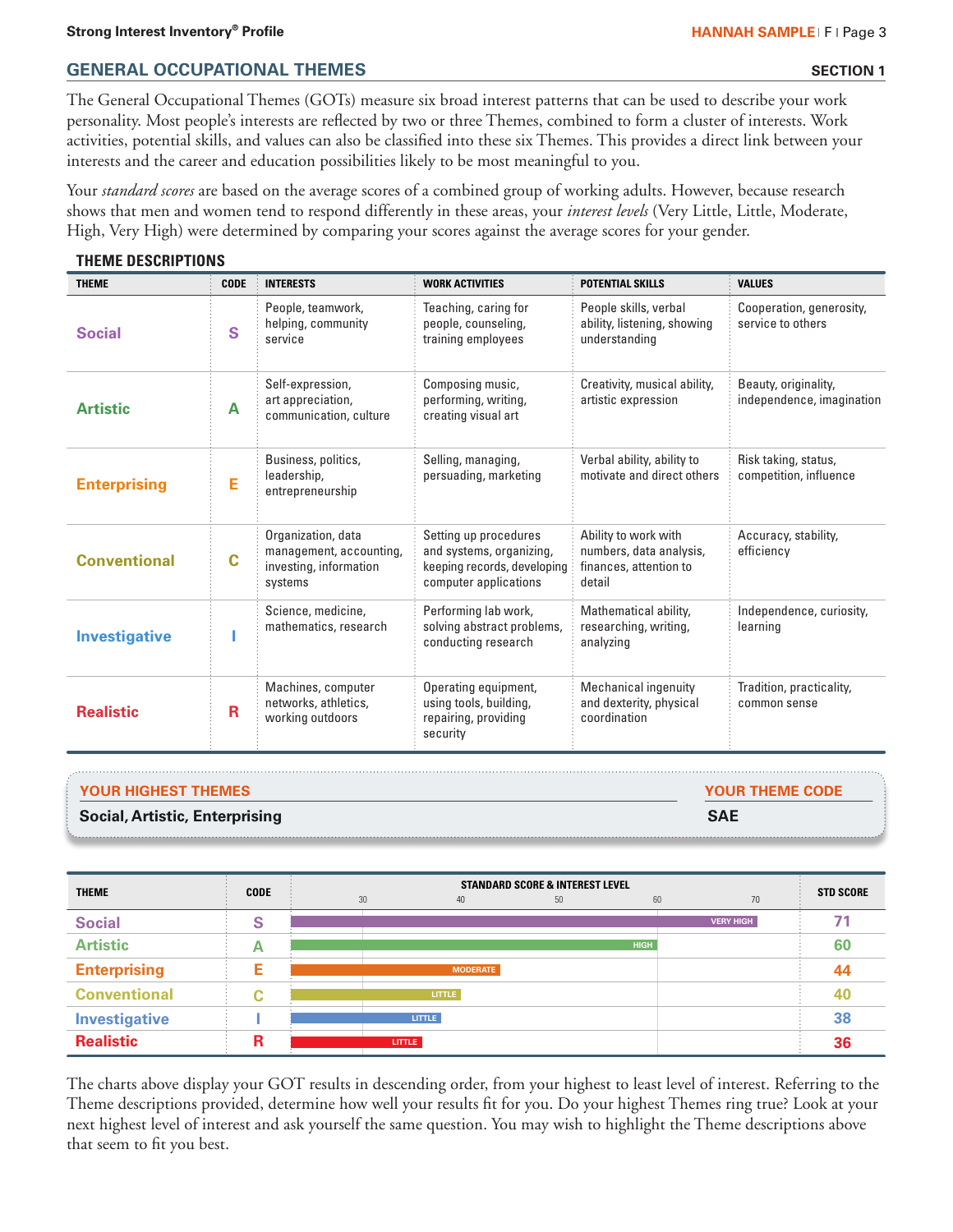### **Strong Interest Inventory® Profile HANNAH SAMPLE** I F I Page 4

**BASIC INTEREST SCALES**

# **SECTION 2**

The Basic Interest Scales represent specific interest areas that often point to work activities, projects, course work, and leisure activities that are personally motivating and rewarding. As with the General Occupational Themes, your interest levels (Very Little, Little, Moderate, High, Very High) were determined by comparing your scores against the average scores for your gender.

As you review your results in the charts below, note your top interest areas and your areas of least interest, and think about how they relate to your work, educational, and leisure activities. Take time to consider any top interest areas that are not currently part of your work or lifestyle and think about how you might be able to incorporate them into your plans.

#### **YOUR TOP FIVE INTEREST AREAS**

- **1. Counseling & Helping (S)**
- **2. Teaching & Education (S)**
- **3. Social Sciences (S)**
- **4. Writing & Mass Communication (A)**
- **5. Law (E)**

### **SOCIAL — Very High**

| <b>BASIC INTEREST SCALE</b>        | 30 | 40 | $50^{\circ}$ | <b>STD SCORE &amp; INTEREST LEVEL</b><br>60 | 70 | <b>STD</b><br><b>SCORE</b> |
|------------------------------------|----|----|--------------|---------------------------------------------|----|----------------------------|
| Counseling & Helping               |    |    |              | <b>VH</b>                                   |    | 69                         |
| <b>Teaching &amp; Education</b>    |    |    |              | <b>VH</b>                                   |    | 67                         |
| Social Sciences                    |    |    |              | н                                           |    | 64                         |
| <b>Religion &amp; Spirituality</b> |    |    |              | н                                           |    | 59                         |
| Human Resources & Training         |    |    | M            |                                             |    | 58                         |
| <b>Healthcare Services</b>         |    |    | M            |                                             |    | 56                         |

### **ARTISTIC — High**

| <b>BASIC INTEREST SCALE</b>  | 30 | 40 | STD SCORE & INTEREST LEVEL<br>50 | 60 | 70 | <b>STD</b><br><b>SCORE</b> |
|------------------------------|----|----|----------------------------------|----|----|----------------------------|
| Writing & Mass Communication |    |    | н                                |    |    | 61                         |
| Visual Arts & Design         |    |    | M                                |    |    | 59                         |
| <b>Performing Arts</b>       |    |    | M                                |    |    | 54                         |
| <b>Culinary Arts</b>         |    |    |                                  |    |    | 40                         |

# **ENTERPRISING — Moderate**

| <b>BASIC INTEREST SCALE</b> | 30        | 40 | <b>STD SCORE &amp; INTEREST LEVEL</b><br>50 | 60 | 70 | <b>STD</b><br><b>SCORE</b> |
|-----------------------------|-----------|----|---------------------------------------------|----|----|----------------------------|
| Law                         |           |    |                                             | н  |    | 59                         |
| Politics & Public Speaking  |           |    | M                                           |    |    | 54                         |
| Marketing & Advertising     |           |    | M                                           |    |    | 51                         |
| Management                  |           |    | M                                           |    |    | 50                         |
| Sales                       |           |    | M                                           |    |    | 49                         |
| Entrepreneurship            | <b>VL</b> |    |                                             |    |    | 33                         |

# **Areas of Least Interest**

**Entrepreneurship (E) Office Management (C) Science (I)**

## **CONVENTIONAL — Little**

| <b>BASIC INTEREST SCALE</b>       | 30 | 40  | <b>STD SCORE &amp; INTEREST LEVEL</b><br>50 | 60 | 70 | <b>STD</b><br><b>SCORE</b> |
|-----------------------------------|----|-----|---------------------------------------------|----|----|----------------------------|
| Programming & Information Systems |    |     |                                             |    |    | 39                         |
| Finance & Investing               |    |     |                                             |    |    | 38                         |
| Taxes & Accounting                |    |     |                                             |    |    | 38                         |
| <b>Office Management</b>          |    | vı. |                                             |    |    | 38                         |

# **INVESTIGATIVE — Little**

| <b>BASIC INTEREST SCALE</b> | 30 | <b>STD SCORE &amp; INTEREST LEVEL</b><br>40 | 50 | 60 | 70 | <b>STD</b><br><b>SCORE</b> |
|-----------------------------|----|---------------------------------------------|----|----|----|----------------------------|
| <b>Medical Science</b>      |    | M                                           |    |    |    | 43                         |
| <b>Mathematics</b>          |    | M                                           |    |    |    | 42                         |
| Research                    |    |                                             |    |    |    | 38                         |
| Science                     |    |                                             |    |    |    | 36                         |

### **REALISTIC — Little**

| <b>BASIC INTEREST SCALE</b>                | 30 | STD SCORE & INTEREST LEVEL<br>40 | 50 | 60 | 70 | <b>STD</b><br><b>SCORE</b> |
|--------------------------------------------|----|----------------------------------|----|----|----|----------------------------|
| <b>Athletics</b>                           |    | M                                |    |    |    | 43                         |
| <b>Mechanics &amp; Construction</b>        |    | M                                |    |    |    | 42                         |
| <b>Computer Hardware &amp; Electronics</b> |    | M                                |    |    |    | 42                         |
| Nature & Agriculture                       |    | M                                |    |    |    | 42                         |
| Military                                   |    | L.                               |    |    |    | 38                         |
| <b>Protective Services</b>                 |    |                                  |    |    |    | 38                         |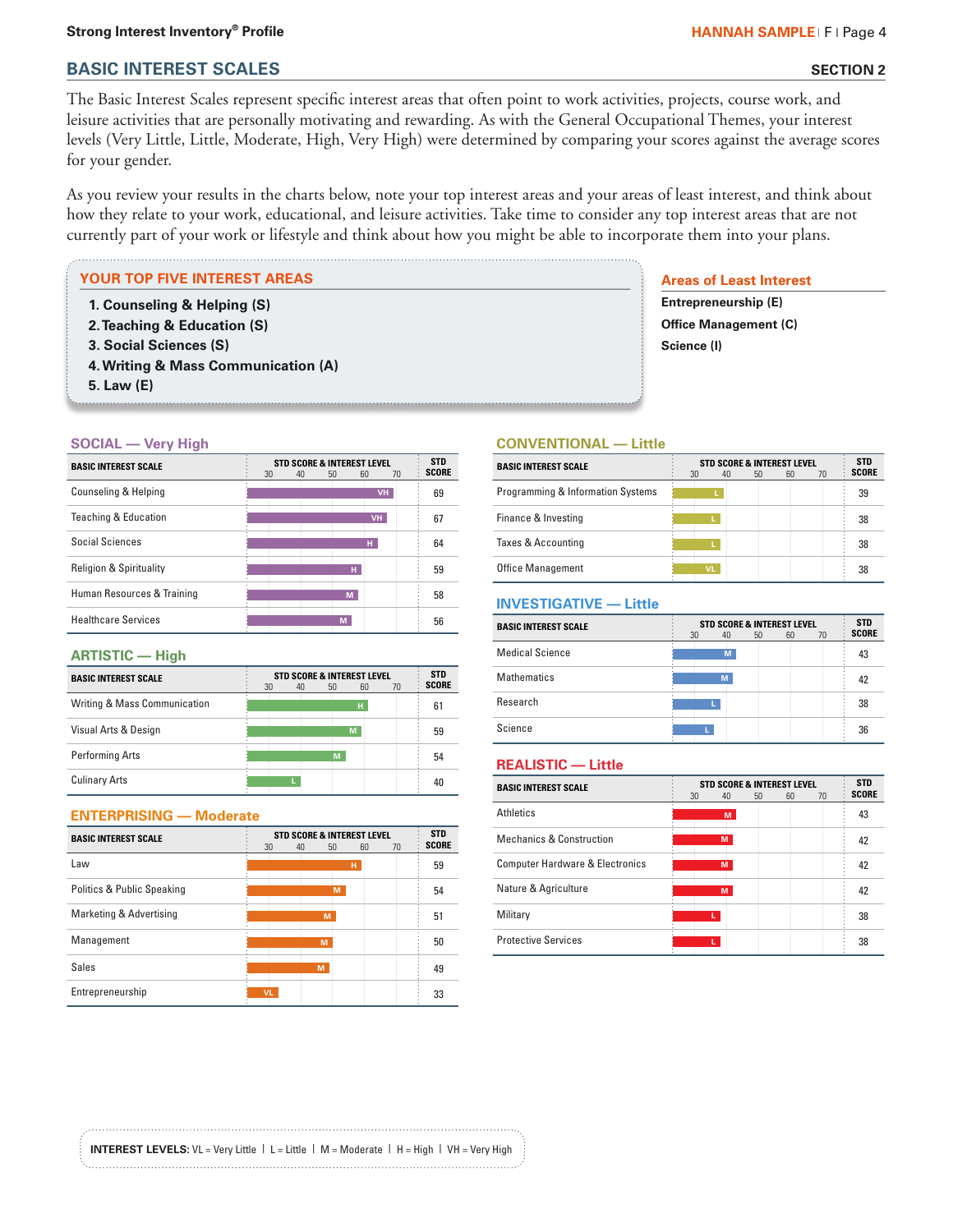# **Strong Interest Inventory® Profile HANNAH SAMPLE** F Page 5

# **OCCUPATIONAL SCALES**

This section highlights your Profile results on the Occupational Scales of the *Strong.* On the following pages you will find your scores for 130 occupations. The 10 occupations most closely aligned with your interests are listed in the summary chart below. Keep in mind that the occupations listed in your Profile results are just *some* of the many occupations linked to your interests that you might want to consider. They do not indicate those you "should" pursue. It is helpful to think of each occupation as a single example of a much larger group of occupational titles to consider.

Your score on an Occupational Scale shows how similar your interests are to those of people of your gender who have been working in, and are satisfied with, that occupation. The higher your score, the more likes and dislikes you share with those individuals. The Theme codes associated with each occupation indicate the GOTs most commonly found among people employed in that occupation. You can review your top occupations to see what Theme codes recur and then explore additional occupational titles not included on the *Strong* that have one or more of these Theme letters in common.

# **YOUR TOP TEN STRONG OCCUPATIONS**

- **1. [Speech Pathologist \(SA\)](http://www.onetonline.org/link/summary/29-1127.00)**
- **2. [Paralegal \(CE\)](http://www.onetonline.org/link/summary/23-2011.00)**
- **3. [Special Education Teacher \(S\)](http://www.onetonline.org/link/summary/25-2041.00)**
- **4. [Elementary School Teacher \(S\)](http://www.onetonline.org/link/summary/25-2021.00)**
- **5. [Social Worker \(SA\)](http://www.onetonline.org/link/summary/21-1021.00)**
- **6. [Photographer \(ARE\)](http://www.onetonline.org/link/summary/27-4021.00)**
- **7. [Broadcast Journalist \(AE\)](http://www.onetonline.org/link/summary/27-3011.00)**
- **8. [Reporter \(A\)](http://www.onetonline.org/link/summary/27-3022.00)**
- **9. [Occupational Therapist \(SAR\)](http://www.onetonline.org/link/summary/29-1122.00)**
- **10. [Advertising Account Manager \(AE\)](http://www.onetonline.org/link/summary/11-2011.00)**

# **Occupations of Dissimilar Interest**

**Physicist (IRA) Athletic Trainer (RIS) Mathematician (IRC) Veterinarian (IRA) R&D Manager (IR)**

As you read through your Occupational Scales results on this and the following pages, note the names of those occupations for which you scored "Similar." Those are the occupations you might want to explore first. Also consider exploring occupations on which you scored in the midrange, since you have some likes and dislikes in common with people in those occupations. You might also consider occupations of least interest or for which you scored "Dissimilar"; however, keep in mind that you are likely to have little in common with people in these types of work and probably would contribute to such occupations in a unique way. Your career professional can guide you further in the career exploration process.

Click the name of any of the occupations in your top ten list above to visit the O\*NET™ database (http://www.onetonline.org) and see a summary description of that occupation. Learn about occupations by visiting reputable Web sites such as O\*NET. You can also find career information in a public library, in the career library of a college or university near you, or in a professional career center or state or local government job agency. Supplement your research by talking to people who are working in the occupations you are considering. These people can describe their day-to-day work and tell you what they like and dislike about the occupation.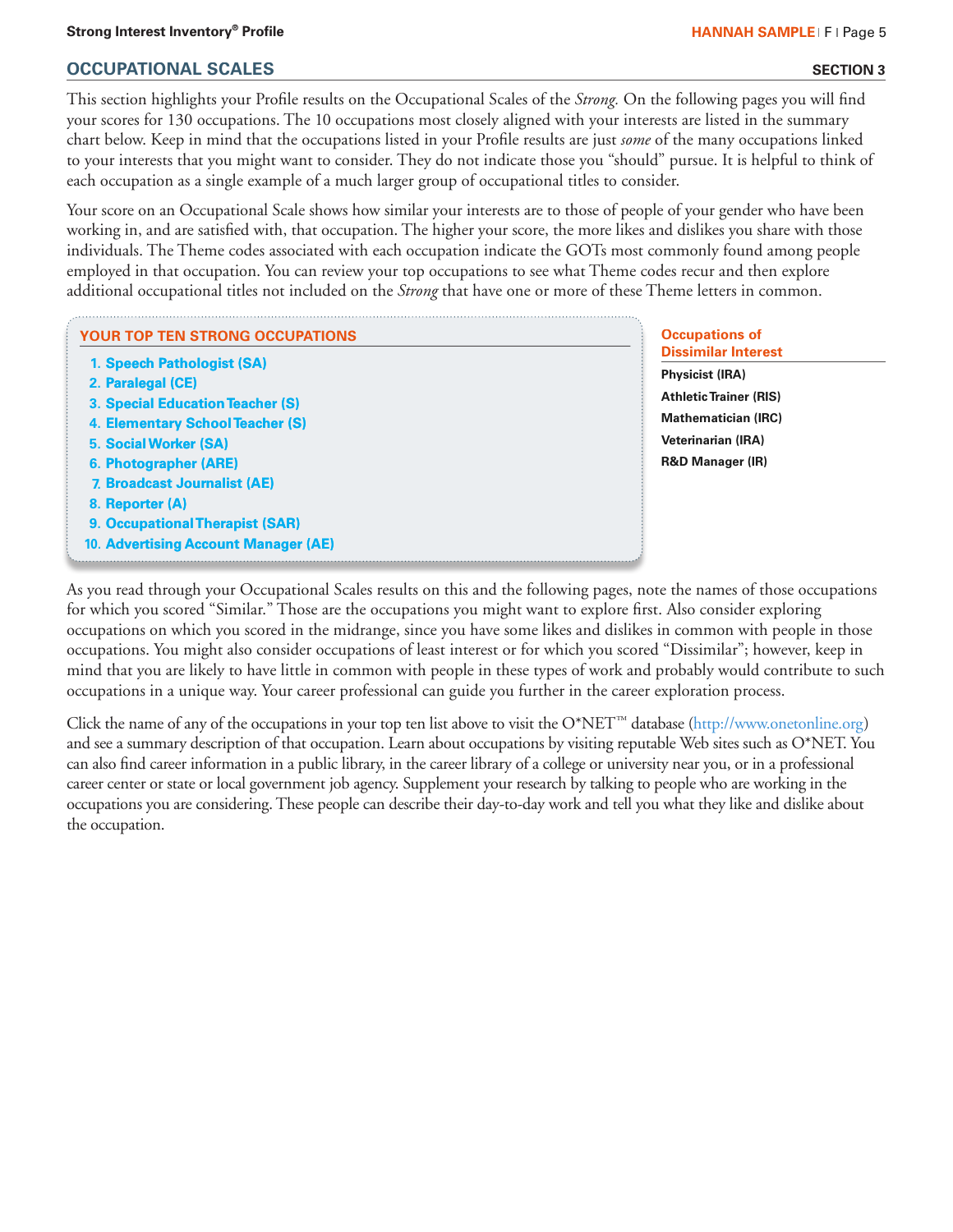# **OCCUPATIONAL SCALES** SECTION 3

# **SOCIAL — Helping, Instructing, Caregiving**

| <b>THEME</b><br><b>CODE</b> | <b>OCCUPATIONAL SCALE</b>                    | DISSIMILAR<br>10<br>20<br>15 | <b>MIDRANGE</b><br>40<br>30 | <b>SIMILAR</b><br>50<br>55<br>60 | <b>STD</b><br><b>SCORE</b> |
|-----------------------------|----------------------------------------------|------------------------------|-----------------------------|----------------------------------|----------------------------|
| SA                          | Speech Pathologist                           |                              |                             |                                  | 70                         |
| S                           | <b>Special Education Teacher</b>             |                              |                             |                                  | 61                         |
| S                           | <b>Elementary School Teacher</b>             |                              |                             |                                  | 60                         |
| <b>SA</b>                   | Social Worker                                |                              |                             |                                  | 60                         |
| SAR                         | <b>Occupational Therapist</b>                |                              |                             |                                  | 57                         |
| S                           | Middle School Teacher                        |                              |                             |                                  | 56                         |
| <b>SE</b>                   | <b>Community Service Director</b>            |                              |                             |                                  | 55                         |
| <b>SE</b>                   | School Counselor                             |                              |                             |                                  | 52                         |
| S                           | <b>Secondary School Teacher</b>              |                              |                             |                                  | 52                         |
| S                           | <b>Mental Health Counselor</b>               |                              |                             |                                  | 51                         |
| SΑ                          | <b>Rehabilitation Counselor</b>              |                              |                             |                                  | 50                         |
| S                           | <b>Career Counselor</b>                      |                              |                             |                                  | 49                         |
| S                           | <b>Instructional Coordinator</b>             |                              |                             |                                  | 48                         |
| <b>SA</b>                   | <b>University Administrator</b>              |                              |                             |                                  | 46                         |
| <b>SCE</b>                  | Loan Officer/Counselor                       |                              |                             |                                  | 43                         |
| <b>SEA</b>                  | <b>School Administrator</b>                  |                              |                             |                                  | 43                         |
| SAE                         | Human Resources Specialist                   |                              |                             |                                  | 41                         |
| SC                          | <b>Customer Service Representative</b>       |                              |                             |                                  | 40                         |
| <b>SEA</b>                  | Human Resources Manager                      |                              |                             |                                  | 36                         |
| <b>SA</b>                   | <b>Recreation Therapist</b>                  |                              |                             |                                  | 36                         |
| S                           | Religious/Spiritual Leader                   |                              |                             |                                  | 36                         |
| SAI                         | <b>University Faculty Member</b>             |                              |                             |                                  | 36                         |
| <b>SEA</b>                  | <b>Bartender</b>                             |                              |                             |                                  | 35                         |
| <b>SE</b>                   | <b>Parks &amp; Recreation Manager</b>        |                              |                             |                                  | 35                         |
| SAE                         | <b>Training &amp; Development Specialist</b> |                              |                             |                                  | 34                         |
| SAC                         | <b>Management Analyst</b>                    |                              |                             |                                  | 33                         |
| <b>SE</b>                   | <b>Personal Financial Advisor</b>            |                              |                             |                                  | 30                         |
| <b>SIR</b>                  | <b>Physical Therapist</b>                    |                              |                             |                                  | 27                         |
| SΙ                          | <b>Registered Nurse</b>                      |                              |                             |                                  | 26                         |

# **Similar results (40 and above)**

You share interests with women in that occupation and probably would enjoy the work.

# **Midrange results (30–39)**

You share some interests with women in that occupation and probably would enjoy some of the work.

#### **Dissimilar results (29 and below)**  You share few interests with women in that occupation and probably would not enjoy the work.

For more information about any of these occupations, visit O\*NET™ online at http://www.onetonline.org

# **ARTISTIC — Creating or Enjoying Art, Drama, Music, Writing**

| <b>THEME</b><br><b>CODE</b> | <b>OCCUPATIONAL SCALE</b>           | <b>DISSIMILAR</b><br>15<br>20<br>10 | <b>MIDRANGE</b><br>30<br>40 | <b>SIMILAR</b><br>50<br>55<br>60 | <b>STD</b><br><b>SCORE</b> |
|-----------------------------|-------------------------------------|-------------------------------------|-----------------------------|----------------------------------|----------------------------|
| ARE                         | Photographer                        |                                     |                             |                                  | 59                         |
| AE                          | <b>Broadcast Journalist</b>         |                                     |                             |                                  | 58                         |
| A                           | Reporter                            |                                     |                             |                                  | 58                         |
| AE                          | <b>Advertising Account Manager</b>  |                                     |                             |                                  | 56                         |
| ASE                         | <b>English Teacher</b>              |                                     |                             |                                  | 56                         |
| A                           | Musician                            |                                     |                             |                                  | 55                         |
| ASI                         | <b>ESL Instructor</b>               |                                     |                             |                                  | 53                         |
| A                           | Arts/Entertainment Manager          |                                     |                             |                                  | 52                         |
| AE                          | <b>Public Relations Director</b>    |                                     |                             |                                  | 51                         |
| А                           | Editor                              |                                     |                             |                                  | 50                         |
| A                           | Librarian                           |                                     |                             |                                  | 50                         |
| A                           | Translator                          |                                     |                             |                                  | 50                         |
| ASE                         | Art Teacher                         |                                     |                             |                                  | 49                         |
| AIR                         | <b>Technical Writer</b>             |                                     |                             |                                  | 49                         |
| ASE                         | Attorney                            |                                     |                             |                                  | 46                         |
| AR                          | Artist                              |                                     |                             |                                  | 45                         |
| AER                         | <b>Public Administrator</b>         |                                     |                             |                                  | 45                         |
| A                           | <b>Graphic Designer</b>             |                                     |                             |                                  | 37                         |
| AI                          | Urban & Regional Planner            |                                     |                             |                                  | 28                         |
| ACI                         | <b>Computer/Mathematics Manager</b> |                                     |                             |                                  | 19                         |
| AIR                         | <b>Medical Illustrator</b>          |                                     |                             |                                  | 19                         |
| ARI                         | Architect                           |                                     |                             |                                  | 16                         |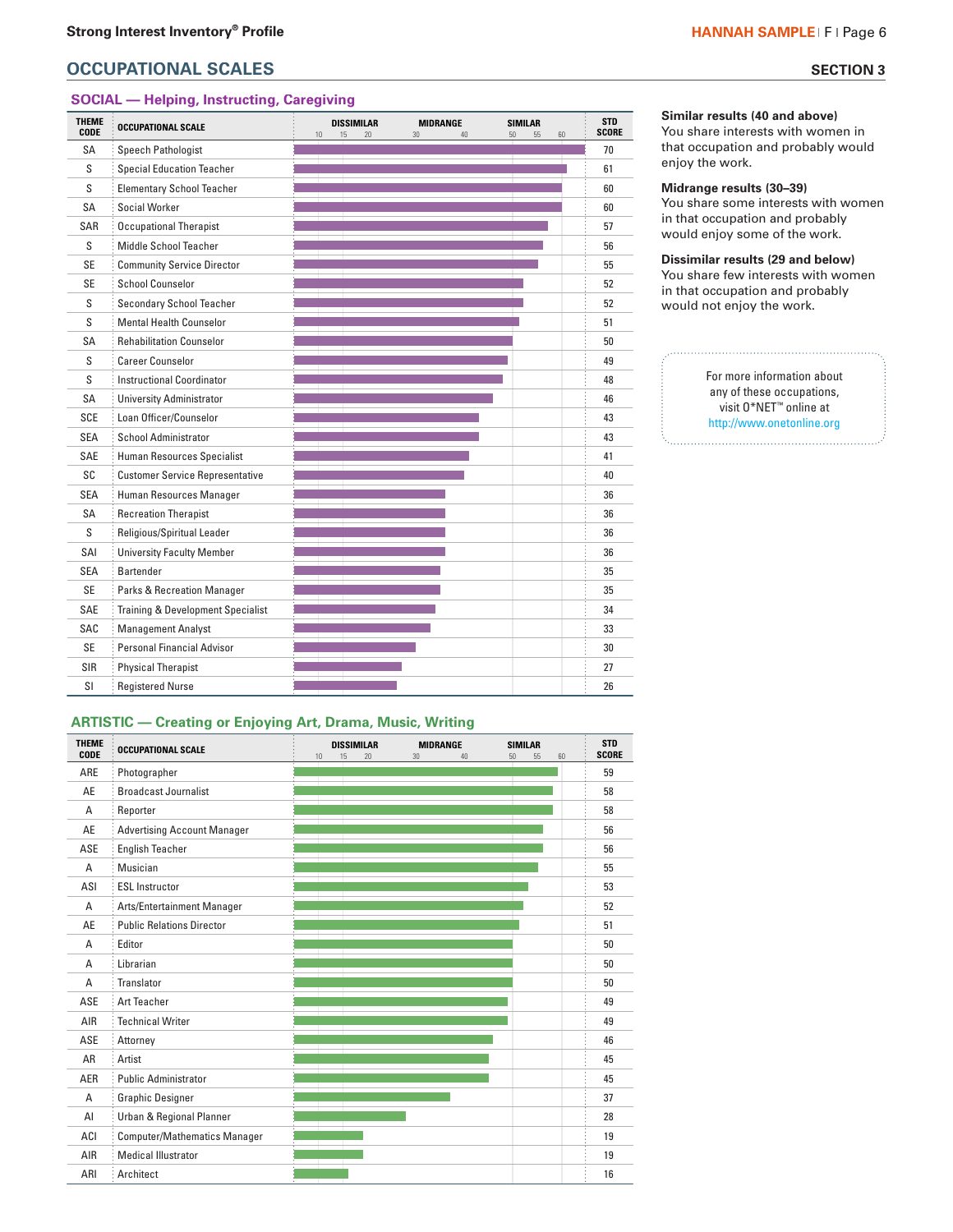# **OCCUPATIONAL SCALES** SECTION 3

# **ENTERPRISING — Selling, Managing, Persuading**

| <b>THEME</b><br><b>CODE</b> | <b>OCCUPATIONAL SCALE</b>             | 10 | <b>DISSIMILAR</b><br>15<br>20 | <b>MIDRANGE</b><br>30<br>40 | <b>SIMILAR</b><br>55<br>50<br>60 | <b>STD</b><br><b>SCORE</b> |
|-----------------------------|---------------------------------------|----|-------------------------------|-----------------------------|----------------------------------|----------------------------|
| EC                          | Buyer                                 |    |                               |                             |                                  | 50                         |
| EAS                         | <b>Flight Attendant</b>               |    |                               |                             |                                  | 48                         |
| <b>ECS</b>                  | <b>Facilities Manager</b>             |    |                               |                             |                                  | 40                         |
| EAS                         | <b>Elected Public Official</b>        |    |                               |                             |                                  | 39                         |
| <b>ESA</b>                  | <b>Operations Manager</b>             |    |                               |                             |                                  | 36                         |
| EAC                         | Florist                               |    |                               |                             |                                  | 35                         |
| EC                          | Cosmetologist                         |    |                               |                             |                                  | 33                         |
| E                           | Life Insurance Agent                  |    |                               |                             |                                  | 33                         |
| ECR                         | <b>Restaurant Manager</b>             |    |                               |                             |                                  | 33                         |
| EA                          | <b>Interior Designer</b>              |    |                               |                             |                                  | 32                         |
| ECR                         | <b>Purchasing Agent</b>               |    |                               |                             |                                  | 31                         |
| E                           | <b>Technical Sales Representative</b> |    |                               |                             |                                  | 31                         |
| ERA                         | Chef                                  |    |                               |                             |                                  | 30                         |
| E                           | Top Executive, Business/Finance       |    |                               |                             |                                  | 30                         |
| E                           | Realtor                               |    |                               |                             |                                  | 29                         |
| EAS                         | <b>Marketing Manager</b>              |    |                               |                             |                                  | 28                         |
| E                           | <b>Wholesale Sales Representative</b> |    |                               |                             |                                  | 25                         |
| ECR                         | Optician                              |    |                               |                             |                                  | 24                         |
| E                           | <b>Securities Sales Agent</b>         |    |                               |                             |                                  | 24                         |
| E                           | Sales Manager                         |    |                               |                             |                                  | 21                         |

**Similar results (40 and above)** 

You share interests with women in that occupation and probably would enjoy the work.

#### **Midrange results (30–39)**

You share some interests with women in that occupation and probably would enjoy some of the work.

**Dissimilar results (29 and below)**  You share few interests with women in that occupation and probably would not enjoy the work.

> For more information about any of these occupations, visit O\*NET ™ online at http://www.onetonline.org

# **CONVENTIONAL — Accounting, Organizing, Processing Data**

| <b>THEME</b><br>CODE | <b>OCCUPATIONAL SCALE</b>            | 10 | <b>DISSIMILAR</b><br>15<br>20 | <b>MIDRANGE</b><br>30<br>40 | <b>SIMILAR</b><br>50<br>55<br>60 | <b>STD</b><br><b>SCORE</b> |
|----------------------|--------------------------------------|----|-------------------------------|-----------------------------|----------------------------------|----------------------------|
| <b>CE</b>            | Paralegal                            |    |                               |                             |                                  | 61                         |
| CES                  | Nursing Home Administrator           |    |                               |                             |                                  | 48                         |
| $\mathsf{CS}$        | <b>Administrative Assistant</b>      |    |                               |                             |                                  | 38                         |
| <b>CSE</b>           | <b>Business/Finance Supervisor</b>   |    |                               |                             |                                  | 37                         |
| $\mathsf{CS}$        | Auditor                              |    |                               |                             |                                  | 34                         |
| CE                   | <b>Credit Manager</b>                |    |                               |                             |                                  | 32                         |
| CES                  | <b>Production Worker</b>             |    |                               |                             |                                  | 32                         |
| CRE                  | <b>Military Enlisted</b>             |    |                               |                             |                                  | 30                         |
| <b>CE</b>            | <b>Financial Analyst</b>             |    |                               |                             |                                  | 29                         |
| CES                  | <b>Business Education Teacher</b>    |    |                               |                             |                                  | 28                         |
| CSE                  | Farmer/Rancher                       |    |                               |                             |                                  | 28                         |
| C                    | <b>Technical Support Specialist</b>  |    |                               |                             |                                  | 26                         |
| CI                   | <b>Computer Programmer</b>           |    |                               |                             |                                  | 25                         |
| C                    | <b>Health Information Specialist</b> |    |                               |                             |                                  | 25                         |
| CES                  | <b>Food Service Manager</b>          |    |                               |                             |                                  | 24                         |
| C                    | Accountant                           |    |                               |                             |                                  | 21                         |
| <b>CIR</b>           | Network Administrator                |    |                               |                             |                                  | 21                         |
| <b>CSE</b>           | <b>Financial Manager</b>             |    |                               |                             |                                  | 19                         |
| CI                   | Software Developer                   |    |                               |                             |                                  | 19                         |
| CI                   | Actuary                              |    |                               |                             |                                  | 9                          |
| C                    | <b>Computer Systems Analyst</b>      |    |                               |                             |                                  | 8                          |
| <b>CIR</b>           | <b>Mathematics Teacher</b>           |    |                               |                             |                                  | $\overline{7}$             |
| C                    | Computer & IS Manager                |    |                               |                             |                                  | $-2$                       |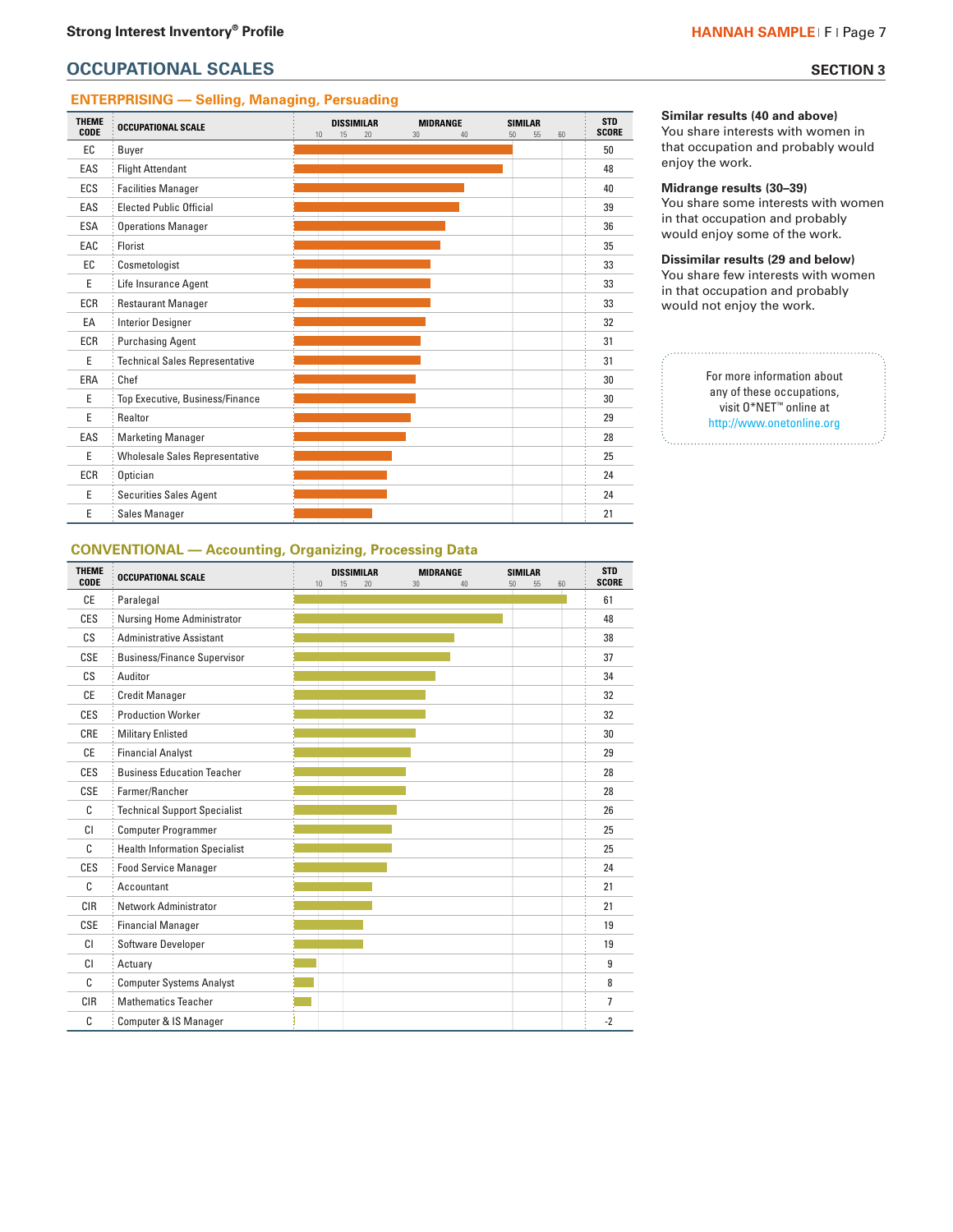# **OCCUPATIONAL SCALES** SECTION 3

# **INVESTIGATIVE — Researching, Analyzing, Inquiring**

| <b>THEME</b><br>CODE | <b>OCCUPATIONAL SCALE</b>    | <b>DISSIMILAR</b><br><b>MIDRANGE</b><br><b>SIMILAR</b><br>30<br>40<br>55<br>15<br>20<br>50<br>60<br>10 | <b>STD</b><br><b>SCORE</b> |
|----------------------|------------------------------|--------------------------------------------------------------------------------------------------------|----------------------------|
| IAS                  | Psychologist                 |                                                                                                        | 32                         |
| <b>IRA</b>           | <b>Respiratory Therapist</b> |                                                                                                        | 27                         |
| <b>IAR</b>           | Physician                    |                                                                                                        | 21                         |
| $\mathbf{I}$         | Engineer                     |                                                                                                        | 18                         |
| IA                   | Geographer                   |                                                                                                        | 17                         |
| <b>IRA</b>           | Chiropractor                 |                                                                                                        | 16                         |
| <b>IAR</b>           | Sociologist                  |                                                                                                        | 14                         |
| <b>IRC</b>           | <b>Medical Technician</b>    |                                                                                                        | 11                         |
| <b>ICR</b>           | Pharmacist                   |                                                                                                        | 11                         |
| IR.                  | Optometrist                  |                                                                                                        | 10                         |
| <b>IRA</b>           | Dentist                      |                                                                                                        | 9                          |
| <b>IRC</b>           | <b>Medical Technologist</b>  |                                                                                                        | 9                          |
| <b>IES</b>           | Dietitian                    |                                                                                                        | 8                          |
| <b>IRC</b>           | <b>Computer Scientist</b>    |                                                                                                        | $\overline{2}$             |
| <b>IRA</b>           | Biologist                    |                                                                                                        | $\mathbf{0}$               |
| <b>IRS</b>           | <b>Science Teacher</b>       |                                                                                                        | 0                          |
| <b>IRA</b>           | Geologist                    |                                                                                                        | $-4$                       |
| IR.                  | Chemist                      |                                                                                                        | $-5$                       |
| IR.                  | R&D Manager                  |                                                                                                        | -6                         |
| <b>IRA</b>           | Veterinarian                 |                                                                                                        | $-6$                       |
| <b>IRC</b>           | Mathematician                |                                                                                                        | $-14$                      |
| <b>IRA</b>           | Physicist                    |                                                                                                        | $-30$                      |

#### **Similar results (40 and above)**

You share interests with women in that occupation and probably would enjoy the work.

#### **Midrange results (30–39)**

You share some interests with women in that occupation and probably would enjoy some of the work.

#### **Dissimilar results (29 and below)**  You share few interests with women in that occupation and probably would not enjoy the work.

For more information about any of these occupations, visit O\*NET™ online at http://www.onetonline.org

### **REALISTIC — Building, Repairing, Working Outdoors**

| <b>THEME</b><br><b>CODE</b> | <b>OCCUPATIONAL SCALE</b>             | 10 | <b>DISSIMILAR</b><br>15<br>20 | 30 | <b>MIDRANGE</b><br>40 | <b>SIMILAR</b><br>50<br>55 | 60 | <b>STD</b><br><b>SCORE</b> |
|-----------------------------|---------------------------------------|----|-------------------------------|----|-----------------------|----------------------------|----|----------------------------|
| <b>RIS</b>                  | Radiologic Technologist               |    |                               |    |                       |                            |    | 41                         |
| <b>RE</b>                   | <b>Law Enforcement Officer</b>        |    |                               |    |                       |                            |    | 24                         |
| REI                         | <b>Military Officer</b>               |    |                               |    |                       |                            |    | 22                         |
| <b>RIC</b>                  | <b>Engineering Technician</b>         |    |                               |    |                       |                            |    | 18                         |
| <b>RIA</b>                  | Carpenter                             |    |                               |    |                       |                            |    | 17                         |
| RCI                         | <b>Emergency Medical Technician</b>   |    |                               |    |                       |                            |    | 17                         |
| <b>RIA</b>                  | Electrician                           |    |                               |    |                       |                            |    | 14                         |
| RI.                         | Forester                              |    |                               |    |                       |                            |    | 14                         |
| <b>REI</b>                  | Horticulturist                        |    |                               |    |                       |                            |    | 14                         |
| RC                          | : Landscape/Grounds Manager           |    |                               |    |                       |                            |    | 12                         |
| $\mathsf{R}$                | Automobile Mechanic                   |    |                               |    |                       |                            |    | 10                         |
| <b>RIS</b>                  | Firefighter                           |    |                               |    |                       |                            |    | 4                          |
| <b>RSI</b>                  | <b>Vocational Agriculture Teacher</b> |    |                               |    |                       |                            |    | 0                          |
| <b>RIS</b>                  | <b>Athletic Trainer</b>               |    |                               |    |                       |                            |    | $-23$                      |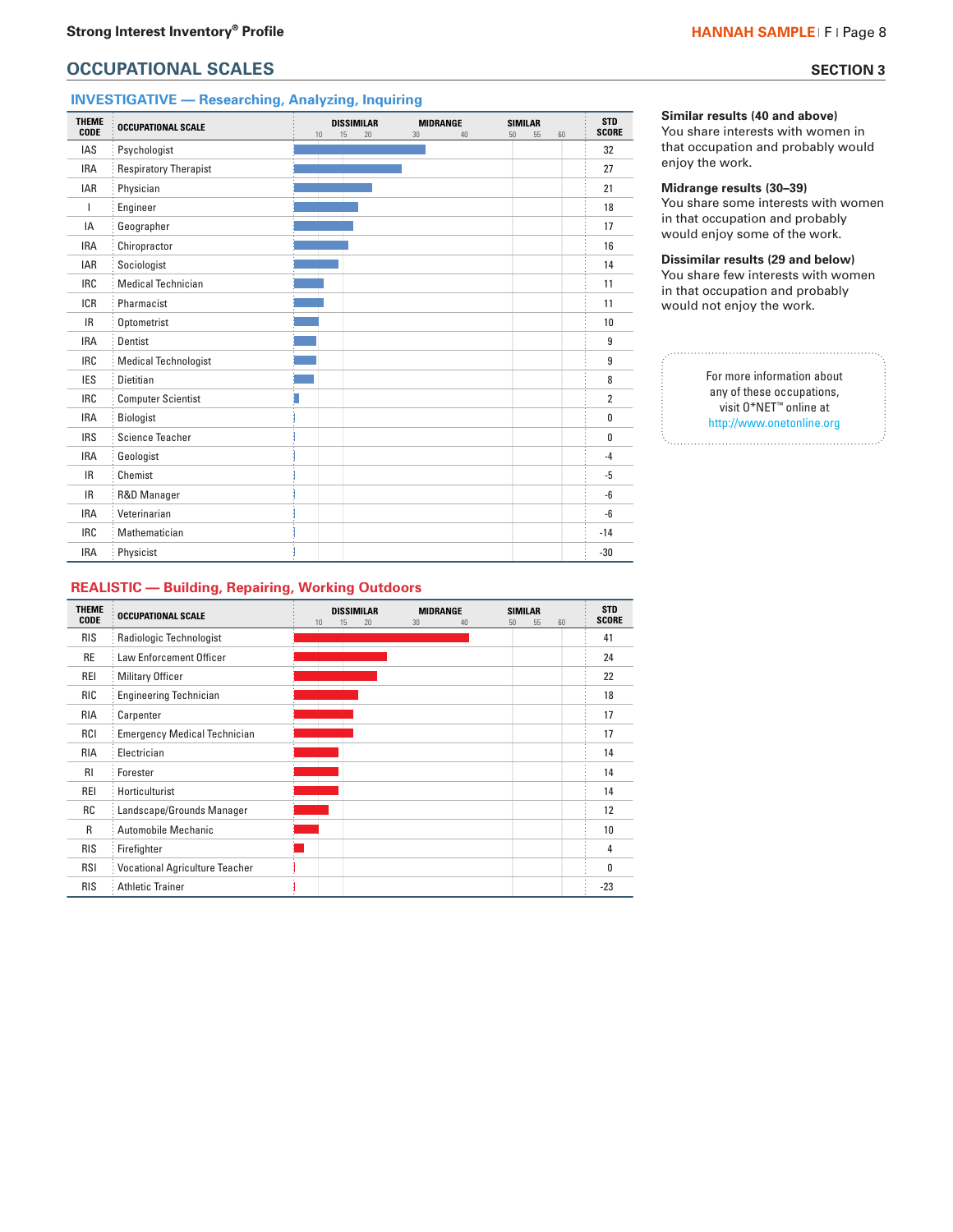# **PERSONAL STYLE SCALES**

**SECTION 4**

The Personal Style Scales describe different ways of approaching people, learning, and leading, as well as your interest in taking risks and participating in teams. Personal Style Scales help you think about your preferences for factors that can be important in your career, enabling you to narrow your choices more effectively and examine your opportunities. Each scale includes descriptions at both ends of the continuum, and the score indicates your preference for one style versus the other.

Your scores on the Personal Style Scales were determined by comparing your responses to those of a combined group of working men and women.

# **YOUR PERSONAL STYLE SCALES PREFERENCES**

- **1. You likely prefer working with people.**
- **2. You seem to prefer to learn through lectures and books.**
- **3. You probably prefer to lead by example.**
- **4. You may dislike taking risks.**
- **5. You probably enjoy participating in teams.**

**Clear Scores (Below 46 and above 54)** You indicated a clear preference for one style versus the other.

**Midrange Scores (46–54)** You indicated that some of the descriptors on both sides apply to you.

|                                                                                                                                                                  | <b>CLEAR</b> |    |           | <b>CLEAR</b>          |    |    | <b>STD SCORE</b>                                                                                                                                                                                                                                                                                                                                                                                                                                                                                                                                                                                                                                             |
|------------------------------------------------------------------------------------------------------------------------------------------------------------------|--------------|----|-----------|-----------------------|----|----|--------------------------------------------------------------------------------------------------------------------------------------------------------------------------------------------------------------------------------------------------------------------------------------------------------------------------------------------------------------------------------------------------------------------------------------------------------------------------------------------------------------------------------------------------------------------------------------------------------------------------------------------------------------|
| Prefers working alone;<br>enjoys data, ideas,<br>or things; reserved                                                                                             |              |    |           | ♦                     |    |    | 71                                                                                                                                                                                                                                                                                                                                                                                                                                                                                                                                                                                                                                                           |
| Prefers practical learning<br>environments; learns by<br>doing; prefers short-term<br>training to achieve a<br>specific goal or skill                            |              |    | ٠         |                       |    |    | 60                                                                                                                                                                                                                                                                                                                                                                                                                                                                                                                                                                                                                                                           |
| Is not comfortable taking<br>charge of others; prefers<br>to do the job rather than<br>direct others; may lead by<br>example rather than by<br>giving directions |              |    |           |                       |    |    | 45                                                                                                                                                                                                                                                                                                                                                                                                                                                                                                                                                                                                                                                           |
| Dislikes risk taking;<br>likes quiet activities;<br>prefers to play it safe;<br>makes careful decisions                                                          |              |    |           |                       |    |    | 36                                                                                                                                                                                                                                                                                                                                                                                                                                                                                                                                                                                                                                                           |
| Prefers accomplishing<br>tasks independently;<br>enjoys role as independent<br>contributor; likes to solve<br>problems on one's own                              |              |    | $\bullet$ |                       |    |    | 58                                                                                                                                                                                                                                                                                                                                                                                                                                                                                                                                                                                                                                                           |
|                                                                                                                                                                  | 25           | 35 | 45        | <b>MIDRANGE</b><br>55 | 65 | 75 | Prefers working with<br>people; enjoys helping<br>others; outgoing<br>Prefers academic<br>environments; learns through<br>lectures and books; willing<br>to spend many years in<br>school; seeks knowledge<br>for its own sake<br>Is comfortable taking<br>charge of and motivating<br>others; prefers directing<br>others to doing the job alone;<br>enjoys initiating action;<br>expresses opinions easily<br>Likes risk taking; appreciates<br>original ideas; enjoys<br>thrilling activities and taking<br>chances; makes quick<br>decisions<br>Prefers working on teams;<br>enjoys collaborating on<br>team goals; likes problem<br>solving with others |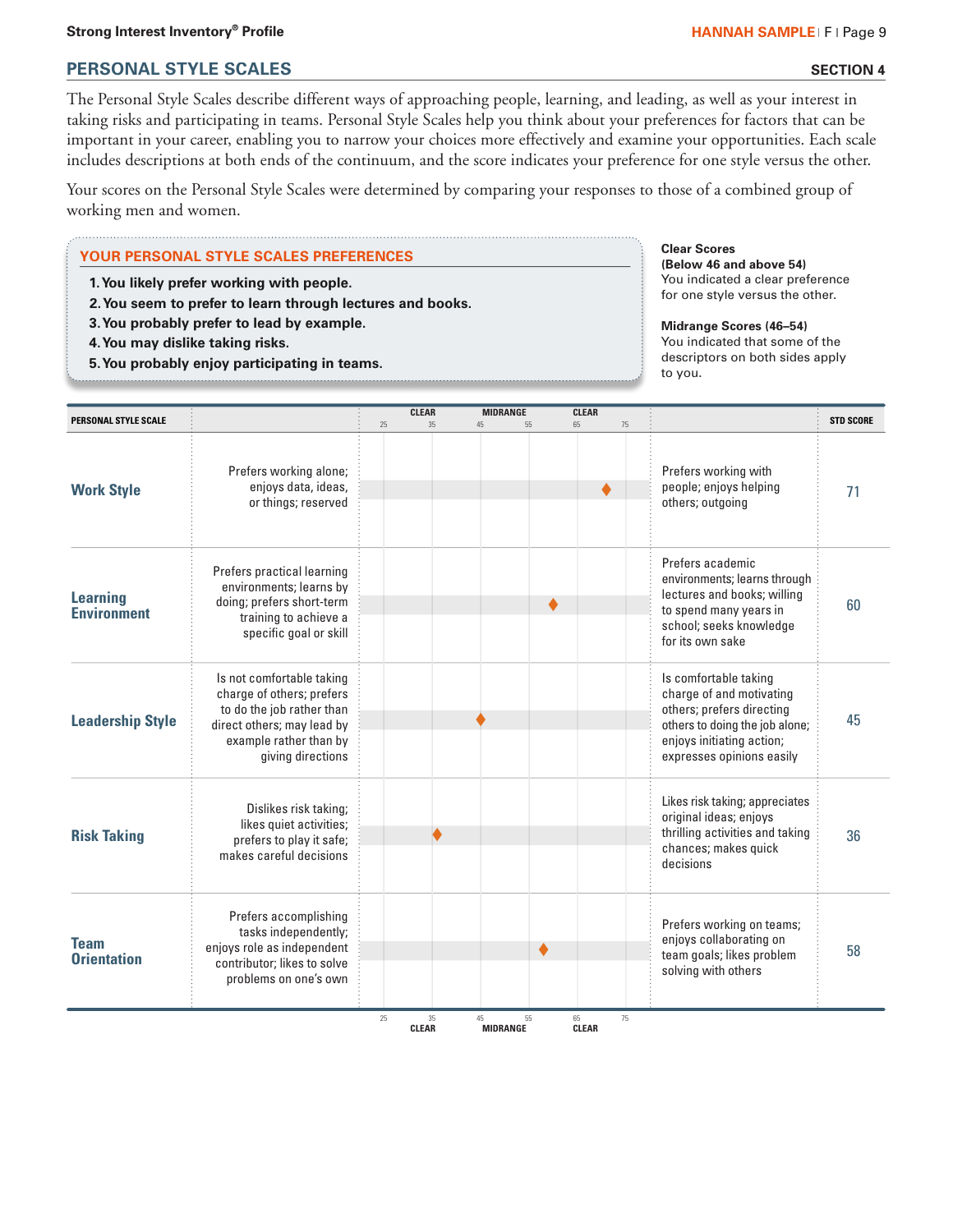# **PROFILE SUMMARY SECTION 5**

### **YOUR HIGHEST THEMES YOUR THEME CODE**

# **Social, Artistic, Enterprising SAE**

. . . . . . . . . . . . . . .

# **YOUR TOP FIVE INTEREST AREAS**

- **1. Counseling & Helping (S)**
- **2. Teaching & Education (S)**
- **3. Social Sciences (S)**
- **4. Writing & Mass Communication (A)**
- **5. Law (E)**

# **YOUR TOP TEN STRONG OCCUPATIONS**

- **1. [Speech Pathologist \(SA\)](http://www.onetonline.org/link/summary/29-1127.00)**
- **2. [Paralegal \(CE\)](http://www.onetonline.org/link/summary/23-2011.00)**
- **3. [Special Education Teacher \(S\)](http://www.onetonline.org/link/summary/25-2041.00)**
- **4. [Elementary School Teacher \(S\)](http://www.onetonline.org/link/summary/25-2021.00)**
- **5. [Social Worker \(SA\)](http://www.onetonline.org/link/summary/21-1021.00)**
- **6. [Photographer \(ARE\)](http://www.onetonline.org/link/summary/27-4021.00)**
- **7. [Broadcast Journalist \(AE\)](http://www.onetonline.org/link/summary/27-3011.00)**
- **8. [Reporter \(A\)](http://www.onetonline.org/link/summary/27-3022.00)**
- **9. [Occupational Therapist \(SAR\)](http://www.onetonline.org/link/summary/29-1122.00)**
- **10. [Advertising Account Manager \(AE\)](http://www.onetonline.org/link/summary/11-2011.00)**

### **YOUR PERSONAL STYLE SCALES PREFERENCES**

**1. You likely prefer working with people.**

- **2. You seem to prefer to learn through lectures and books.**
- **3. You probably prefer to lead by example.**
- **4. You may dislike taking risks.**
- **5. You probably enjoy participating in teams.**

# **RESPONSE SUMMARY**

This section provides a summary of your responses to the different sections of the inventory for use by your career professional.

| <b>ITEM RESPONSE PERCENTAGES</b> |                      |             |             |                |                         |
|----------------------------------|----------------------|-------------|-------------|----------------|-------------------------|
| <b>Section Title</b>             | <b>Strongly Like</b> | <b>Like</b> | Indifferent | <b>Dislike</b> | <b>Strongly Dislike</b> |
| Occupations                      |                      | דר          | 14          | 38             |                         |
| <b>Subject Areas</b>             | 15                   | 30          |             | 28             |                         |
| Activities                       |                      | 35          |             | 40             |                         |
| <b>Leisure Activities</b>        |                      | 29          | 14          | 29             | n.                      |
| People                           |                      | 38          |             | 44             |                         |
| <b>Your Characteristics</b>      |                      | 22          | 44          |                |                         |
| <b>TOTAL PERCENTAGE</b>          |                      | 31          | 11          | 36             | 16                      |

*Note:* Due to rounding, total percentage may not add up to 100%.

Total possible responses: 291 Your response total: 291 Items omitted: 0 Typicality index: 21 Combination of item responses appears consistent.

# **Areas of Least Interest**

**Entrepreneurship (E) Office Management (C) Science (I)**

#### **Occupations of Dissimilar Interest**

**Physicist (IRA) Athletic Trainer (RIS) Mathematician (IRC) Veterinarian (IRA) R&D Manager (IR)**



# **SECTION 6**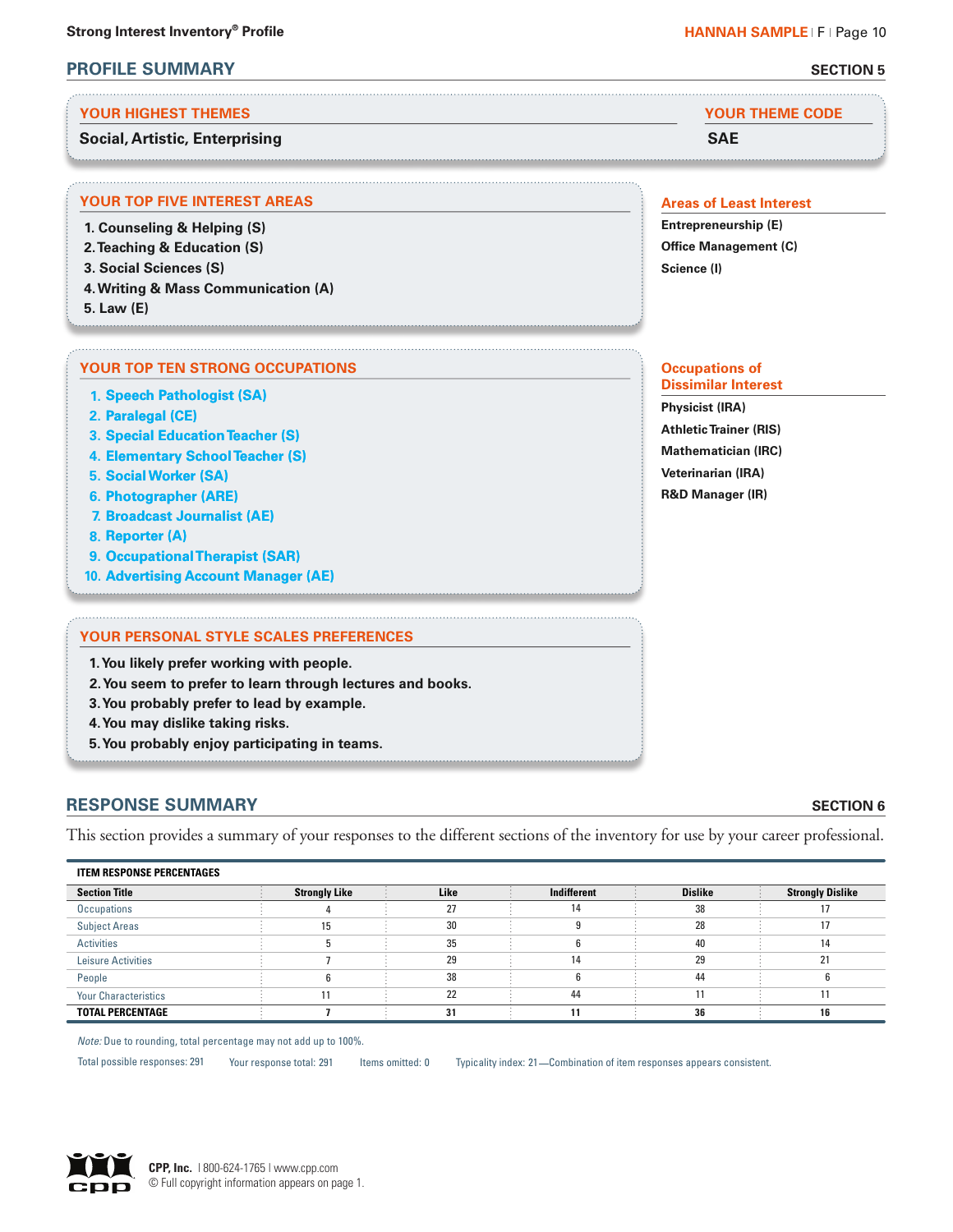

| <b>Social, Artistic, Enterprising</b> | <b>SAE</b>             |
|---------------------------------------|------------------------|
| <b>YOUR HIGHEST THEMES</b>            | <b>YOUR THEME CODE</b> |
|                                       |                        |

Your top three Themes are listed below in order of interest. Each Theme describes an important aspect of your interests and personality. Use all three Themes to identify college courses and academic majors that allow you to express what is important to you. The majors listed within each Theme are examples of some of the many related academic areas worth exploring.

# **CONSIDERING THEMES OF GREATEST INTEREST TO YOU**

# **Social (S)**

### **EMPATHIC HELPERS**

Social students prefer to take a helping or altruistic approach involving teaching, developing, or caring for others.

| <b>TYPICAL COLLEGE MAJORS</b> |                           |                           |                            |
|-------------------------------|---------------------------|---------------------------|----------------------------|
| <b>Child Development</b>      | <b>Ethnic Studies</b>     | Nursing                   | <b>Secondary Education</b> |
| Counseling                    | <b>Family Studies</b>     | Occupational Therapy      | Social Work                |
| Criminology                   | <b>Health Education</b>   | <b>Physical Education</b> | Special Education          |
| Dietetics/Nutrition           | <b>Hearing and Speech</b> | <b>Public Health</b>      | Substance Abuse Counseling |
| <b>Elementary Education</b>   | <b>Home Economics</b>     | Recreation                | <b>Urban Studies</b>       |
| <b>ESL Teaching</b>           | <b>Human Services</b>     | <b>Religious Studies</b>  | <b>Women's Studies</b>     |

# **Artistic (A) CREATIVE COMMUNICATORS**

Artistic students prefer to take a self-expressive or creative approach involving art/design, music, or writing.

| <b>TYPICAL COLLEGE MAJORS</b> |                         |                              |                             |
|-------------------------------|-------------------------|------------------------------|-----------------------------|
| Advertising                   | Classics                | <b>Eashion Merchandising</b> | Mass Communication          |
| Architecture                  | Comparative Literature  | <b>Fine Arts</b>             | <b>Medical Illustration</b> |
| <b>Art Education</b>          | <b>Creative Writing</b> | <b>Foreign Languages</b>     | Music Education             |
| Art History                   | Dance                   | <b>Humanities</b>            | Philosophy                  |
| <b>Broadcasting</b>           | Design                  | Journalism                   | Photography                 |
| Cinematography                | English                 | Linguistics                  | <b>Theater Arts</b>         |

# **Enterprising (E) ACTIVE PERSUADERS**

Enterprising students prefer to influence or lead others through selling the merits of ideas or products.

| <b>TYPICAL COLLEGE MAJORS</b>  |                                |                                    |                              |
|--------------------------------|--------------------------------|------------------------------------|------------------------------|
| <b>Business Administration</b> | Hospitality                    | : Management                       | <b>Public Administration</b> |
| <b>Business Education</b>      | <b>Hotel Management</b>        | Marketing                          | <b>Public Relations</b>      |
| <b>Consumer Economics</b>      | <b>Human Resources</b>         | <b>: Organizational Leadership</b> | Real Estate                  |
| Finance                        | Insurance                      | Personnel and Labor Relations      | <b>Restaurant Management</b> |
| Government                     | <b>International Business</b>  | <b>E</b> Political Science         | <b>Retail Merchandising</b>  |
| History                        | <b>International Relations</b> | Pre-Law                            | <b>Travel and Tourism</b>    |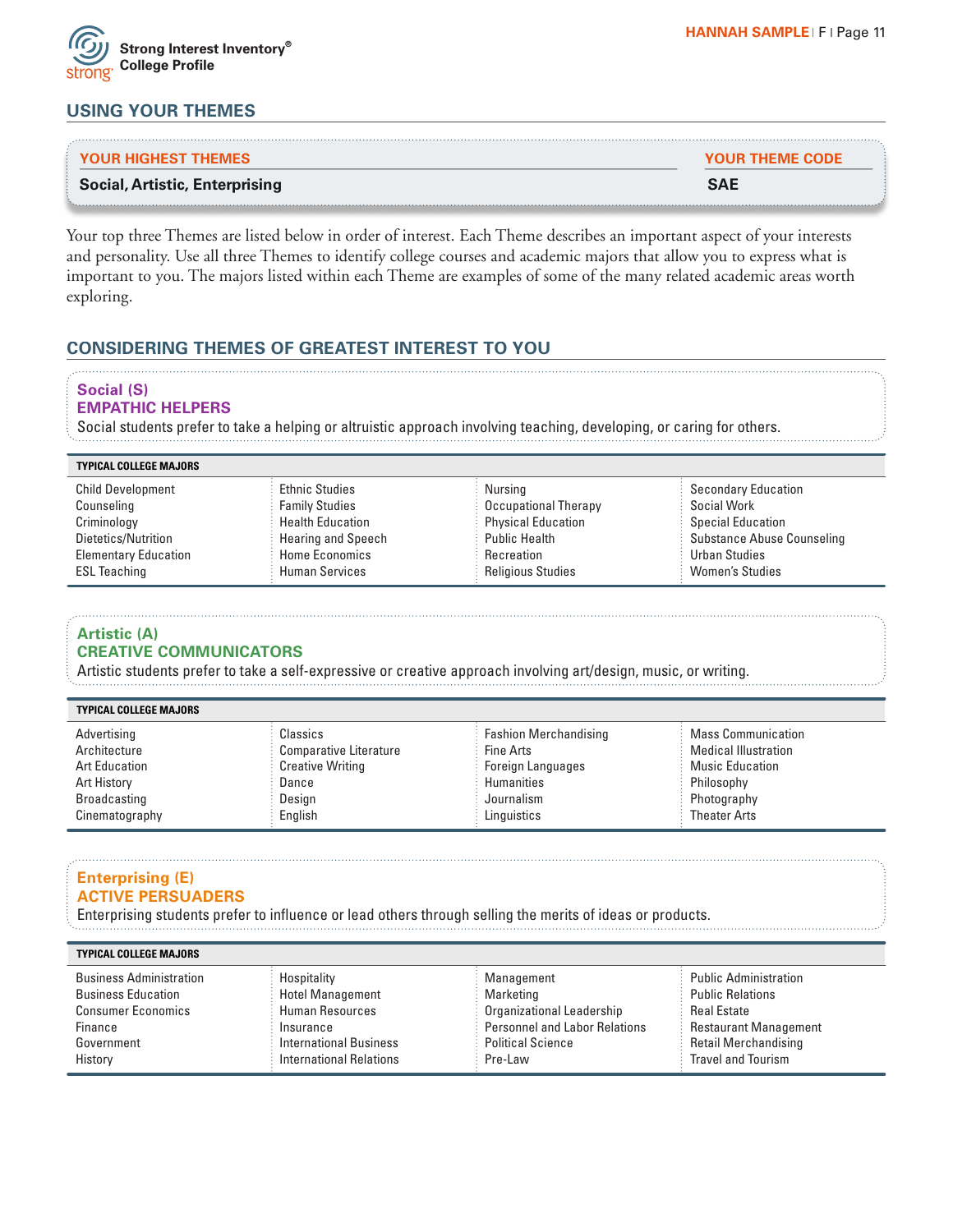# **USING YOUR BASIC INTEREST SCALES**

These scales indicate interests that are important to your overall lifestyle, both in school and out of school.

Use your strongest basic interests to explore college courses, extracurricular activities, internships, and part-time jobs. You show the greatest interest in the five areas outlined below (arranged in descending order of interest).

# **COUNSELING & HELPING — Very High**

Working with and helping people in humanistic and altruistic ways

| <b>CAMPUS ORGANIZATIONS/ACTIVITIES</b>  | INTERNSHIPS/JOB SETTINGS | <b>COLLEGE COURSES</b> |
|-----------------------------------------|--------------------------|------------------------|
| <b>Community Service Volunteer Work</b> | ` Mental Health Clinic   | : Psychology           |
| Peer Counseling                         | Nonprofit Organization   | Social Work            |
| <b>Student Service Groups</b>           | Social Service Agency    | Sociology              |

# **TEACHING & EDUCATION — Very High**

Teaching young people in classroom settings

| <b>CAMPUS ORGANIZATIONS/ACTIVITIES</b> | INTERNSHIPS/JOB SETTINGS  | <b>COLLEGE COURSES</b> |
|----------------------------------------|---------------------------|------------------------|
| <b>Recreation Leader</b>               | E Campus Outreach Program | Education              |
| <b>Teaching Assistant</b>              | Community School System   | : Human Development    |
| Tutoring                               | Study Abroad Program      | Psychology             |

# **SOCIAL SCIENCES — High**

Studying people, groups, society, and culture

| <b>CAMPUS ORGANIZATIONS/ACTIVITIES</b> | INTERNSHIPS/JOB SETTINGS          | COLLEGE COURSES       |
|----------------------------------------|-----------------------------------|-----------------------|
| Archeology Project                     | $\colon$ Consumer Research Firm . | Anthropology          |
| <b>Community Service Group</b>         | Social Science Research Assistant | <b>Ethnic Studies</b> |
| <b>Social Action Group</b>             | Study Abroad                      | Sociology             |

### **WRITING & MASS COMMUNICATION — High**

Using language and literature to communicate

| <b>CAMPUS ORGANIZATIONS/ACTIVITIES</b> | INTERNSHIPS/JOB SETTINGS       | <b>COLLEGE COURSES</b> |
|----------------------------------------|--------------------------------|------------------------|
| <b>Campus Radio and TV</b>             | Advertising Agency             | Communication          |
| Foreign Language Club                  | <b>Book Publishing Company</b> | English                |
| <b>Student Publication</b>             | Newspaper/Magazine             | Journalism             |

# **LAW — High**

Debating, applying the law, and studying legal proceedings

| <b>CAMPUS ORGANIZATIONS/ACTIVITIES</b> | INTERNSHIPS/JOB SETTINGS | <b>COLLEGE COURSES</b>   |
|----------------------------------------|--------------------------|--------------------------|
| Debate Team                            | Labor Union              | $\pm$ Criminal Justice   |
| Legal Aid Volunteer                    | Law Firm                 | Law                      |
| Pre-Law Organization                   | Student Conduct Office   | <b>Paralegal Studies</b> |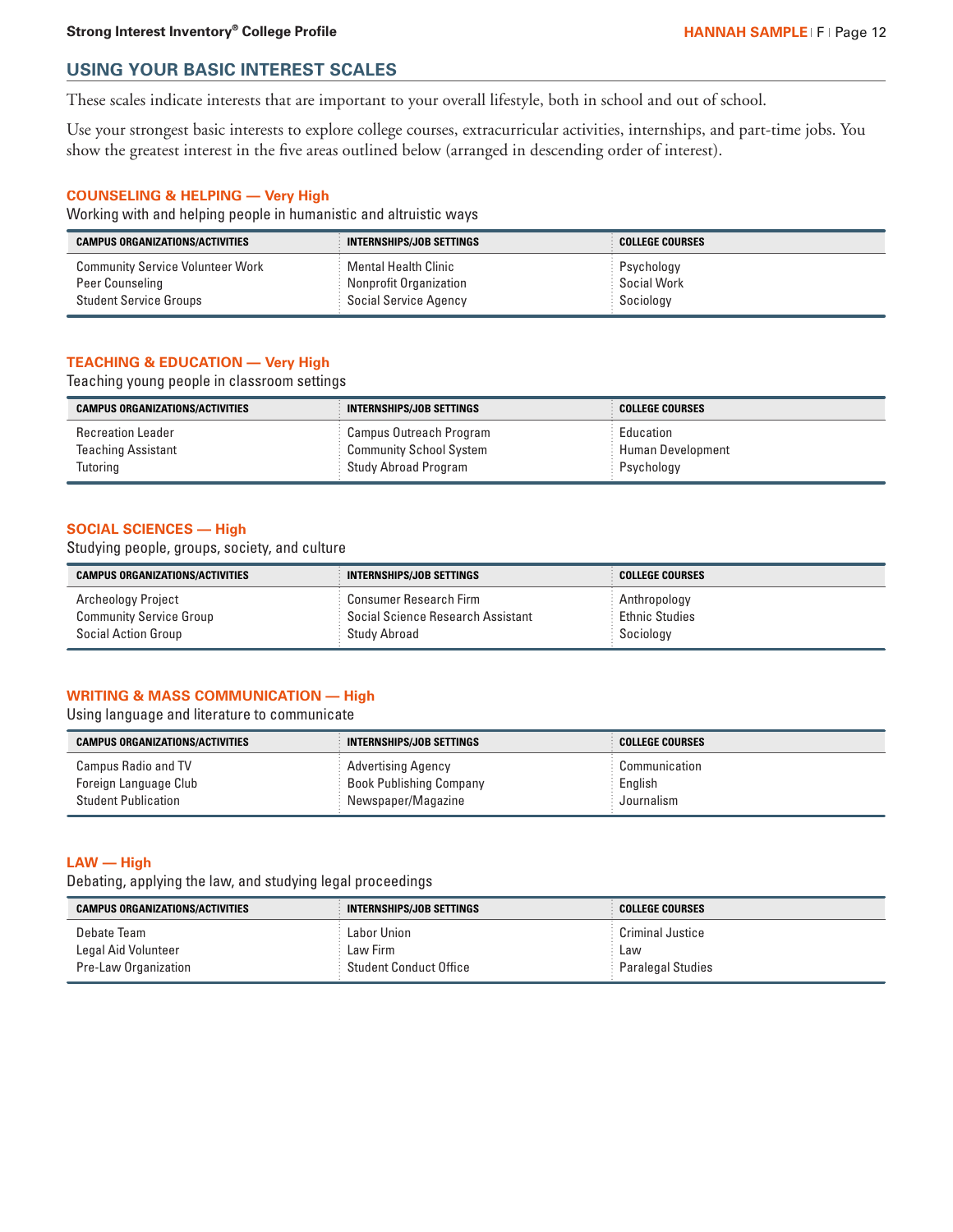# **USING YOUR OCCUPATIONAL SCALES**

These scales identify jobs held by people with whom you share common interests, arranged in order of similarity of interests. Some occupations require specific training; however, many do not require a particular college major. Explore classes relevant to these occupations and consider related careers as well.

# **YOUR TOP STRONG OCCUPATIONS**

| <b>OCCUPATIONAL SCALE</b>                    | <b>THEME CODE</b> | <b>EDUCATIONAL PREPARATION</b>              | <b>COLLEGE COURSES</b>                                                               | <b>RELATED CAREERS</b>                                                                        |
|----------------------------------------------|-------------------|---------------------------------------------|--------------------------------------------------------------------------------------|-----------------------------------------------------------------------------------------------|
| <b>Speech Pathologist</b>                    | <b>SA</b>         | MA or PhD in speech pathology               | Chemistry<br><b>Biological Sciences</b><br>Anatomy                                   | <b>Rehabilitation Counselor</b><br><b>Hearing Technician</b><br><b>Occupational Therapist</b> |
| <b>Paralegal</b>                             | <b>CE</b>         | AA or BA, plus formal paralegal<br>training | Law<br>Legal Research<br><b>Criminal Justice</b>                                     | Law Clerk<br>Claims Investigator<br>Lawyer                                                    |
| <b>Special Education Teacher</b>             | S                 | BA or MA, plus teaching<br>certificate      | Education<br><b>Child Development</b><br>Psychology                                  | <b>Child Counselor</b><br><b>Recreation Therapist</b><br><b>Occupational Therapist</b>        |
| <b>Elementary School Teacher</b>             | S                 | BA or MA, plus teaching<br>certificate      | Education<br><b>Child Development</b><br>Communication                               | <b>Preschool Teacher</b><br><b>Child Counselor</b><br><b>Reading Specialist</b>               |
| <b>Social Worker</b>                         | <b>SA</b>         | <b>BSW or MSW</b>                           | Psychology<br>Sociology<br>Social Sciences                                           | <b>Community Organizer</b><br>Clergy<br>Marriage Counselor                                    |
| <b>Photographer</b>                          | <b>ARE</b>        | High school diploma, AA, or BA              | Photography<br>Design<br>Filmmaking                                                  | Filmmaker<br>Photojournalist<br><b>TV/Video Technician</b>                                    |
| <b>Broadcast Journalist</b>                  | <b>AE</b>         | AA or BA in liberal arts                    | Journalism<br><b>Public Speaking</b><br><b>Mass Communication</b>                    | Media Producer<br><b>TV/Video Operator</b><br>Reporter                                        |
| <b>Reporter</b>                              | A                 | BA or MA in liberal arts or<br>journalism   | English<br>Journalism<br><b>Political Science</b>                                    | Editor<br>Screenwriter<br><b>Political Analyst</b>                                            |
| <b>Occupational Therapist</b>                | <b>SAR</b>        | <b>BA</b> or MA in occupational<br>therapy  | <b>Physical Sciences</b><br><b>Biological Sciences</b><br><b>Behavioral Sciences</b> | <b>Industrial Therapist</b><br><b>Recreation Therapist</b><br><b>Rehabilitation Counselor</b> |
| <b>Advertising Account</b><br><b>Manager</b> | AE                | <b>BA</b> in liberal arts                   | Marketing<br>Advertising<br>Communication                                            | <b>Media Manager</b><br>Sales Manager<br>Copywriter                                           |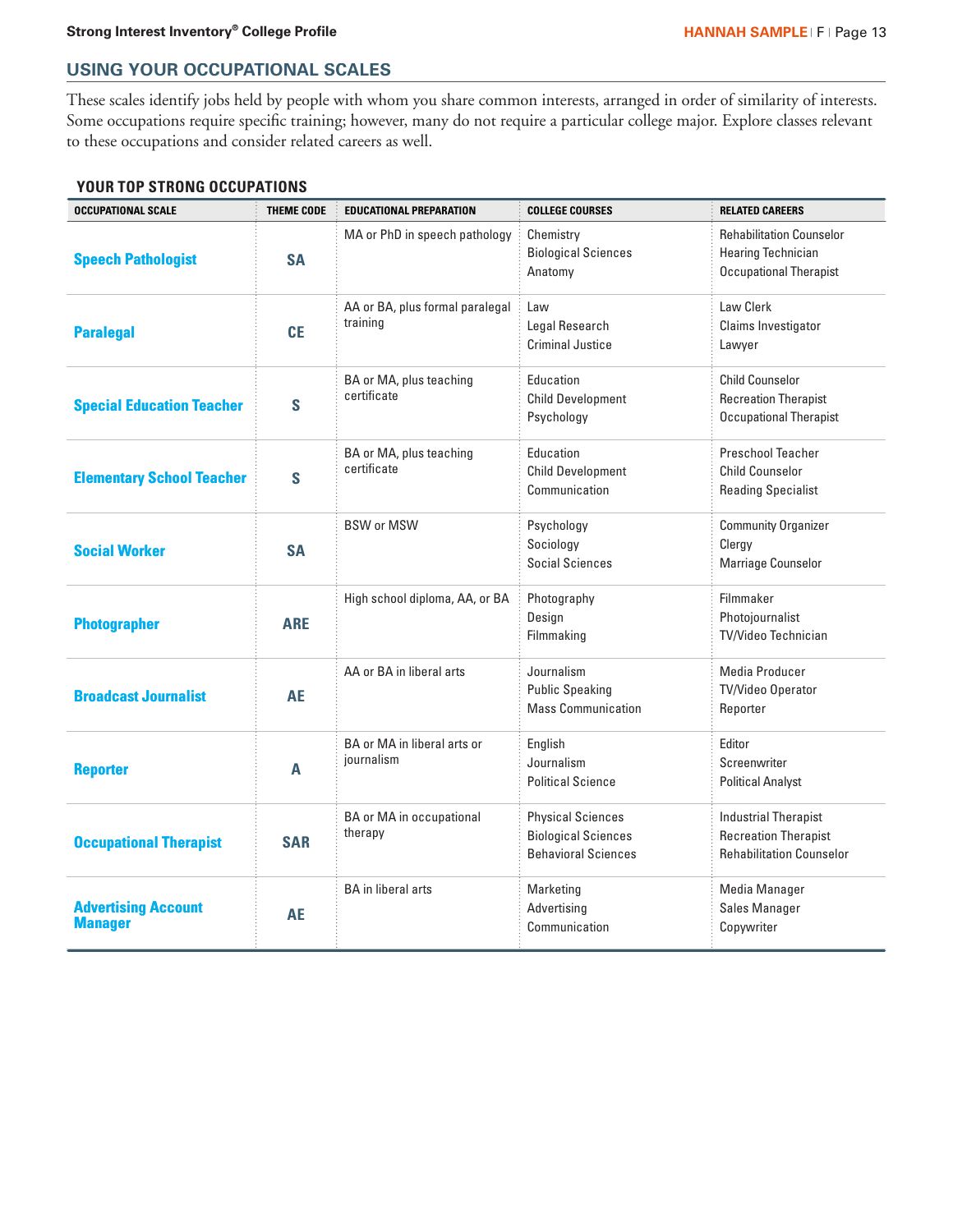# **USING YOUR PERSONAL STYLE SCALES**

Next, use your Personal Style Scales to identify the specific ways you prefer to approach whatever academic courses, majors, or jobs you undertake.

| <b>PERSONAL STYLE SCALE</b> | PREFERENCES/ACTIVITIES                                                                                                                                                                                                                                                                                             |
|-----------------------------|--------------------------------------------------------------------------------------------------------------------------------------------------------------------------------------------------------------------------------------------------------------------------------------------------------------------|
| <b>Work Style</b>           | • Your score suggests a preference for working closely or frequently with people rather than working<br>alone.<br>• You may prefer academic activities that focus on interpersonal interactions, such as study groups,<br>group assignments, and helping others, rather than studying and researching on your own. |
| <b>Learning Environment</b> | • Your score suggests you enjoy the traditional student role and learning for the sake of learning.<br>• You may prefer classroom lectures, theoretical readings, and library research to practical<br>hands-on training or work-study programs.                                                                   |
| <b>Leadership Style</b>     | • Your score suggests a preference for developing personal expertise to do a job well yourself rather<br>than directing others to do it.<br>• You may prefer to serve as an active, contributing member of a group, committee, or class rather than<br>as the president, chairperson, or teacher.                  |
| <b>Risk Taking</b>          | • Your score suggests a preference for careful consideration before acting or deciding.<br>• You may prefer academic work that involves research, reading, and "how-to" workshops rather than<br>assignments that require approaching new things spontaneously or quickly.                                         |
| <b>Team Orientation</b>     | • Your score suggests a preference for team-based activities and for collaborating with others to solve<br>problems.<br>• You may enjoy group projects, interactive seminars, and getting involved in campus groups and<br>committees.                                                                             |

See Applying Your Strong Results to College Majors at https://www.skillsone.com/Pdfs/Strong\_College\_Majors.pdf for guidance about researching and deciding on an academic major.

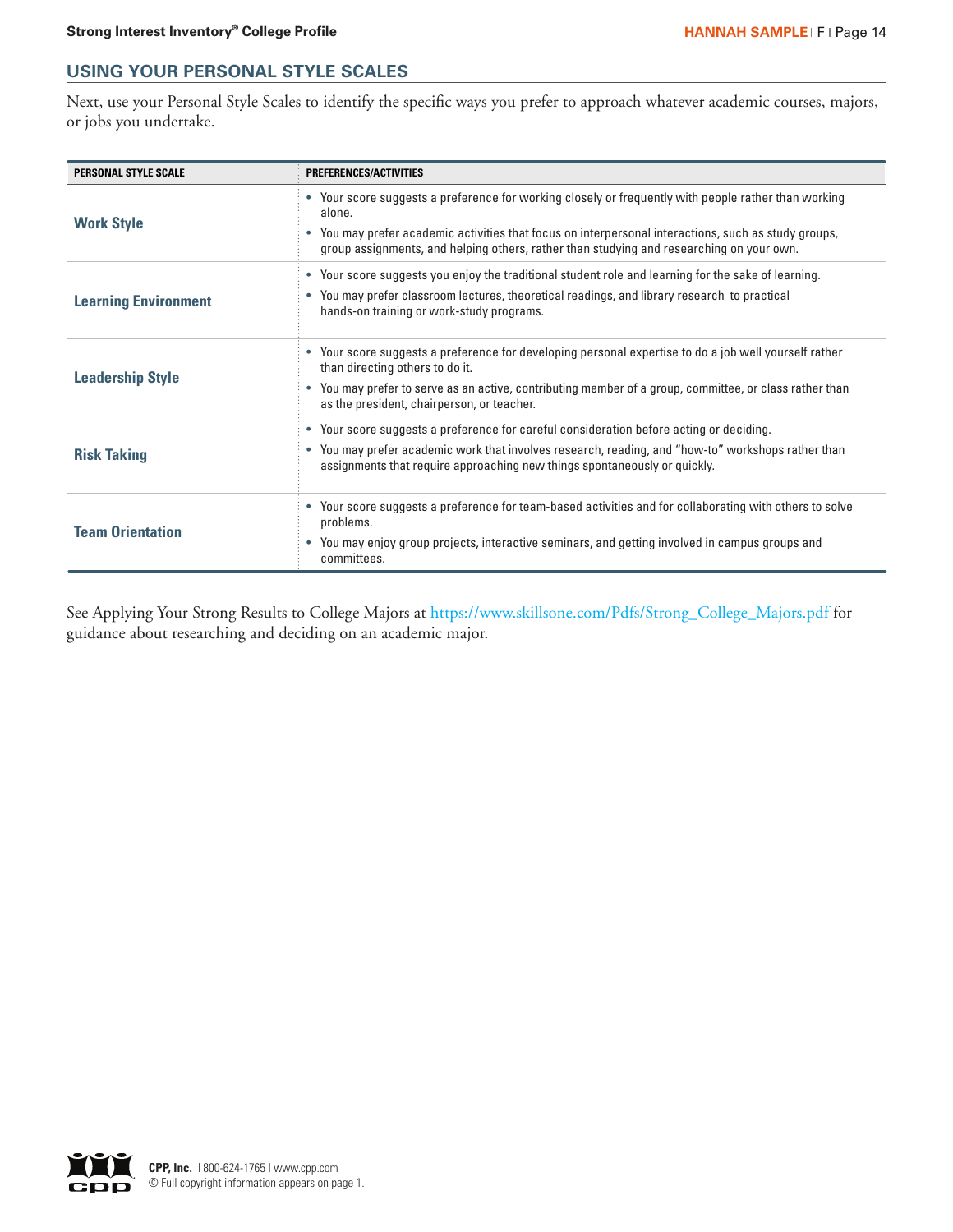

# **INTRODUCTION TO YOUR STRONG INTERPRETIVE REPORT**

You recently took the *Strong Interest Inventory*® assessment, the most widely used measure of career interests in the world. The purpose of this report is to help you understand the information presented on your *Strong* Profile and use it to explore your career options.

Your *Strong* results reflect your interests. You are likely to be the most satisfied and productive with career and educational choices that incorporate what you like to do. Your career professional can help you consider your interests, along with your skills and values, to find rewarding career, educational, and leisure options.

The *Strong* compares your answers to those of thousands of people in the general workforce and to the interests of satisfied workers in 130 occupations. This report summarizes your general interest patterns and your similarity to workers in various career fields and jobs. Your general interest patterns point to potentially satisfying work environments; your similarity to workers suggests potentially satisfying work tasks and specific careers.

Your results are organized around six major occupational themes that describe people and the environments in which they work. These occupational themes are listed in the Six Occupational Themes box to your right.

### **YOUR STRONG INTERPRETIVE REPORT INCLUDES PERSONALIZED INFORMATION ON**

- **•** Your general interests (General Occupational Themes)
- **•** Specific activities you might like to do at work and in your leisure time (Basic Interest Scales)
- **•** Occupations suggested by your interests (Occupational Scales)
- **•** Your preferred styles of working and learning (Personal Style Scales)

# **SIX OCCUPATIONAL THEMES**

- **• Realistic—the doers**
- **• Investigative—the thinkers**
- **• Artistic—the creators**
- **• Social—the helpers**
- **• Enterprising—the persuaders**
- **• Conventional—the organizers**

# **YOU CAN USE THIS INFORMATION TO HELP YOU**

- **•** Choose a career field or specific job
- **•** Explore educational options
- **•** Identify potentially satisfying work environments
- **•** Enrich your current work
- **•** Generate ideas for volunteer and leisure activities

As you read this report, always keep in mind that the *Strong* is an inventory of your interests. It is not a test of your abilities. If you need clarification of your results, be sure to talk them over with your career professional.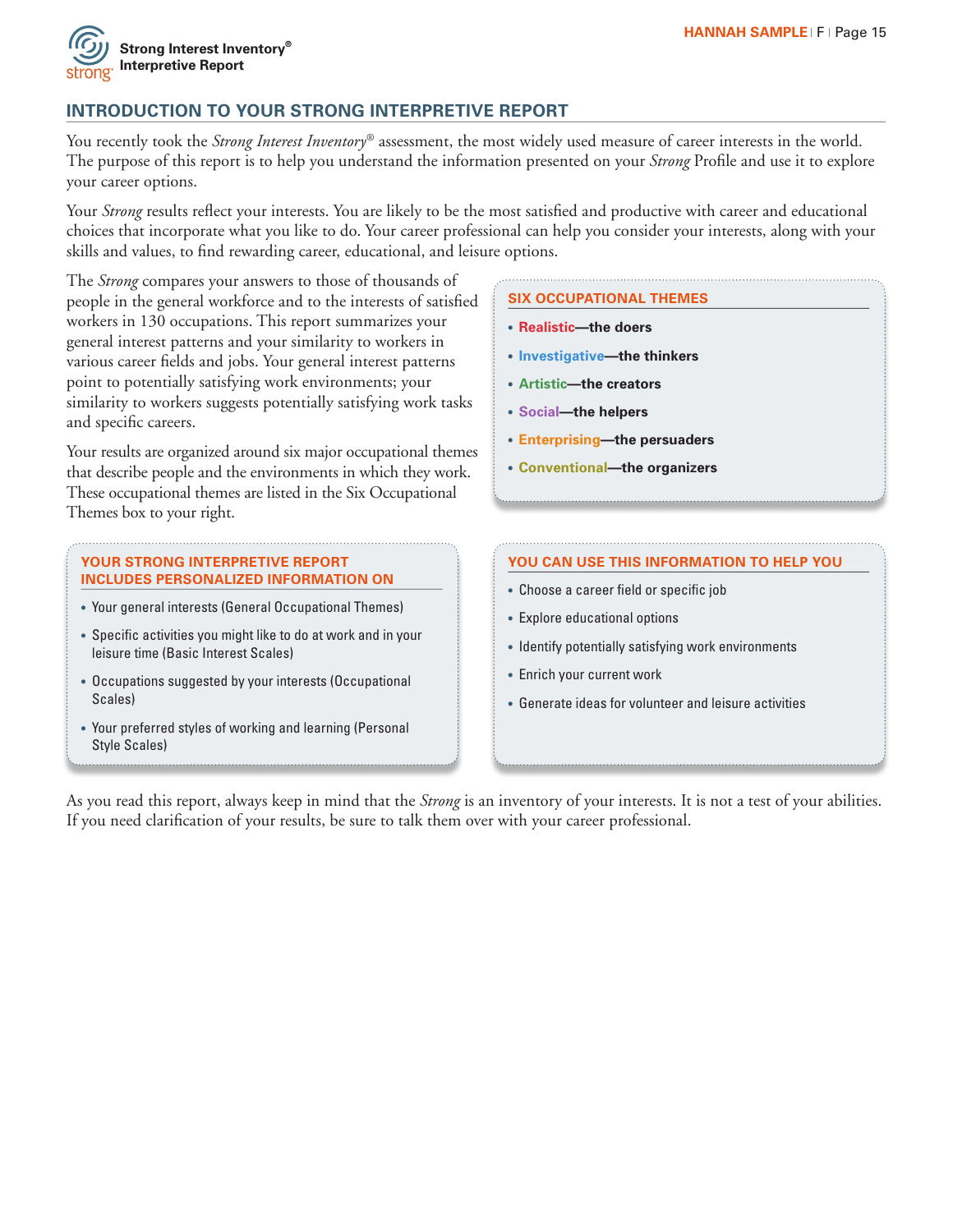# **YOUR GENERAL OCCUPATIONAL THEMES**

Your report begins with your results on the six General Occupational Themes. The chart below expands on the information presented on your Profile to include definitions of the Themes on which you scored highest, as well as career fields, personal descriptors, and leisure activities typically associated with those Themes. The Themes describe broad patterns of interest and can be used to help you identify satisfying work environments, the kinds of people you might enjoy working with, and what motivates you the most at work. Keep in mind that because the Themes are very broad, the descriptors may not fit you exactly.

# **YOUR THEME DESCRIPTIONS YOUR THEME CODE:**

| <b>THEME</b>        | <b>CODE</b> | <b>DEFINITION</b>                                  | <b>CAREER FIELDS</b>                                            | <b>PERSONAL DESCRIPTORS</b>                                        | <b>LEISURE ACTIVITIES</b>                                                                           |
|---------------------|-------------|----------------------------------------------------|-----------------------------------------------------------------|--------------------------------------------------------------------|-----------------------------------------------------------------------------------------------------|
| <b>Social</b>       | S           | Helping<br>Instructing<br>Caregiving               | Teaching<br>Healthcare<br>Counseling<br>Religion                | Helpful, concerned for<br>others, humanistic, verbal,<br>generous  | Entertaining, volunteering,<br>reading self-improvement<br>books                                    |
| <b>Artistic</b>     | А           | Creating or enjoying art,<br>drama, music, writing | Writing<br>Entertainment<br>Commercial or fine arts<br>Music    | Creative, expressive,<br>independent, imaginative,<br>original     | Collecting artwork,<br>attending plays or concerts,<br>visiting museums, painting,<br>playing music |
| <b>Enterprising</b> |             | Selling<br>Managing<br>Persuading                  | <b>Business</b><br><b>Politics</b><br><b>Sales</b><br>Marketing | Assertive, adventurous,<br>energetic, talkative,<br>self-confident | Running for public<br>office, raising money for<br>organizations, enjoying<br>sports                |

# **ACTION STEP**

**Look over your Theme descriptors here and on your Profile and highlight any that seem like a good fit for you. Cross out any that don't appeal to you.**

You did not score as high on the Themes in the chart below, but some of the descriptors may still appeal to you. Highlight any words or phrases that seem like a good fit.

# **OTHER THEME DESCRIPTIONS**

| <b>THEME</b>         | <b>CODE</b> | <b>DEFINITION</b>                                                  | <b>CAREER FIELDS</b>                                                                                                           | <b>PERSONAL DESCRIPTORS</b>                                     | <b>LEISURE ACTIVITIES</b>                                                                                                   |
|----------------------|-------------|--------------------------------------------------------------------|--------------------------------------------------------------------------------------------------------------------------------|-----------------------------------------------------------------|-----------------------------------------------------------------------------------------------------------------------------|
| <b>Conventional</b>  | C           | Accounting<br>Organizing<br>Processing data                        | Office management<br>Banking/accounting/<br>finance<br>Government service<br><b>Business education</b><br>Software development | Practical, organized,<br>systematic, accurate,<br>efficient     | Collecting things,<br>managing family finances,<br>participating in civic<br>organizations, volunteering,<br>exercising     |
| <b>Investigative</b> |             | Researching<br>Analyzing<br>Problem solving                        | Research<br><b>Mathematics</b><br>Physical, natural, or<br>medical science                                                     | Analytical, achievement<br>oriented, independent,<br>insightful | Reading, doing crossword<br>puzzles, playing strategy<br>games, surfing the Internet                                        |
| <b>Realistic</b>     | R           | <b>Building</b><br>Working outdoors<br><b>Mechanical interests</b> | Agriculture<br>Forestry<br>Technology<br>Skilled trades<br>Law enforcement                                                     | Practical, reliable, rugged,<br>persistent                      | Building and repairing<br>things, hiking, camping,<br>serving in the military<br>reserves, driving<br>recreational vehicles |

# **YOUR THEME CODE: SAE**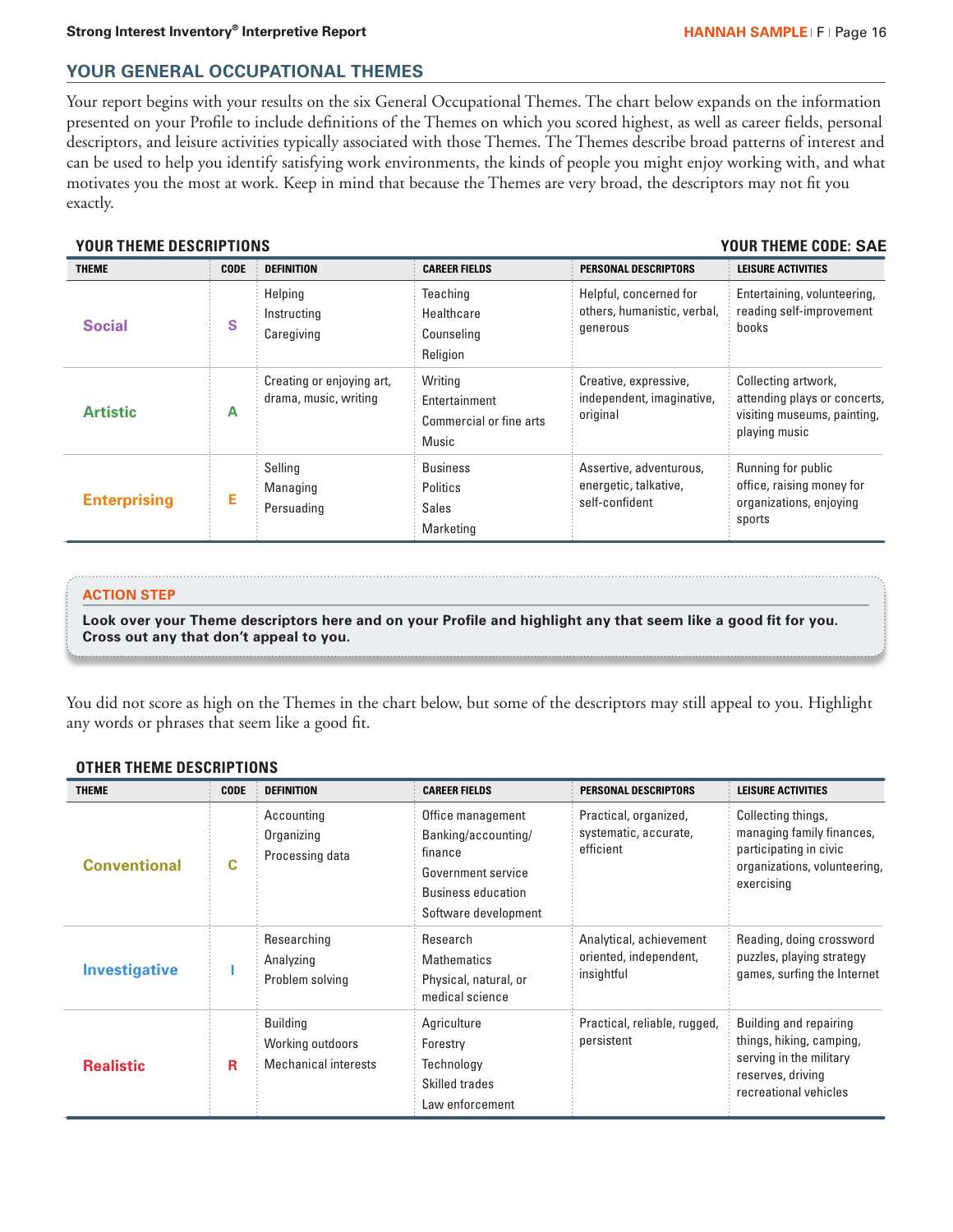# **A CLOSER LOOK AT YOUR GENERAL OCCUPATIONAL THEMES**

Most people's interests combine more than one Theme. Your highest Themes suggest career fields that might interest you the most and are your strongest career motivators—what will most excite you in your work. Examples of career fields for your highest Themes are highlighted below.

The top Themes of your Theme code are Social and Artistic. These Themes are the ones on which we will focus in this section. Of course, you are not limited to these career fields. They are only a starting point for your exploration process.

## **SELECTED CAREER FIELDS**

- **• Counseling or psychotherapy**
- **• Art, dance, or journal therapy**
- **• Elementary school teaching**
- **• Religious occupations**
- **• Speech pathology**
- **• Social work**

# **ACTION STEP**

**Note any career fields in the list above that appeal to you.**

Although your Themes have some characteristics in common, each one has unique career motivators—what will stimulate you to achieve in your career.

# **YOUR CAREER MOTIVATORS**

| YOUR HIGHEST THEME | STRONGEST CAREER MOTIVATOR   | <b>MOTIVATOR COMBINATIONS</b>                                                               |
|--------------------|------------------------------|---------------------------------------------------------------------------------------------|
| <b>Social</b>      | Helping others               | <b>SA</b> Helping others in original or imaginative ways, with autonomy<br>and independence |
| <b>Artistic</b>    | <b>Expressing creativity</b> | $\frac{1}{2}$ AS Using your creativity in friendly, helpful, and service-oriented<br>ways   |

### **ACTION STEPS**

- **1. Consider your career motivators. How might they determine the kind of work environment that would be attractive to you or the kind of work you would like to do? How have they been present in your life up to this point?**
- **2. Consider other potential careers that seem to combine helping others and expressing creativity.**

The next section of your report begins to narrow down the broad Theme categories into more specific interests.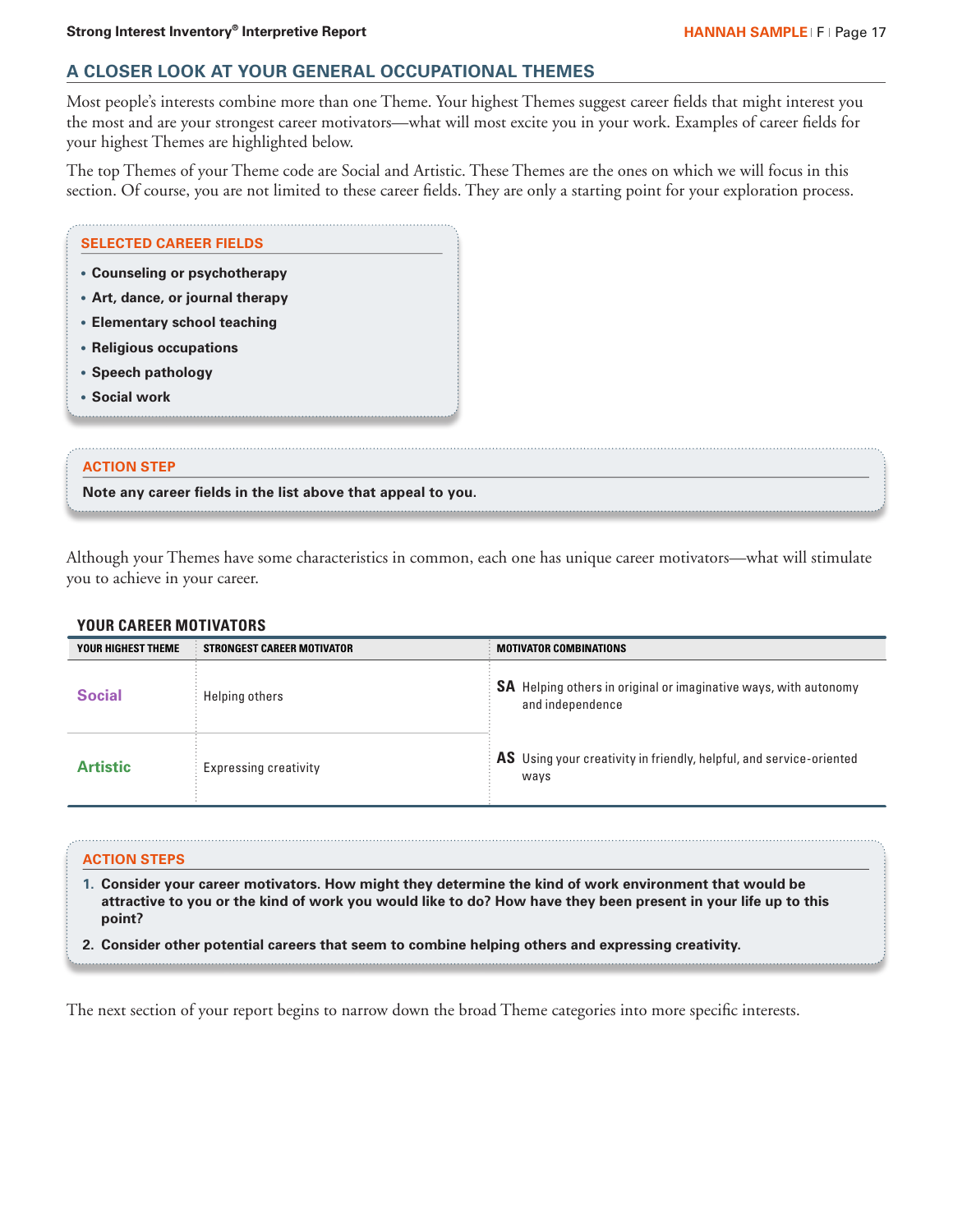# **YOUR BASIC INTERESTS**

Now that you have considered your interests at the most general level, it is time to focus on specific areas of activity things you might like to do. There are 30 Basic Interest Scales on the *Strong.*

The Basic Interest Scales in which you show the most interest are listed below. Notice that each Basic Interest is related to a particular Theme.

# **YOUR TOP STRONG INTEREST AREAS**

| <b>BASIC INTEREST SCALE</b>             | <b>THEME</b>        | <b>TYPICAL INTERESTS AND ACTIVITIES</b>                                                          |
|-----------------------------------------|---------------------|--------------------------------------------------------------------------------------------------|
| <b>Counseling &amp; Helping</b>         | <b>Social</b>       | • Helping or encouraging others<br>• Working on a crisis hotline<br>• Contributing to charities  |
| <b>Teaching &amp; Education</b>         | <b>Social</b>       | • Teaching young people<br>• Planning learning activities<br>• Explaining what things mean       |
| <b>Social Sciences</b>                  | <b>Social</b>       | • Learning about people and cultures<br>• Studying changes in society<br>• Teaching and research |
| <b>Writing &amp; Mass Communication</b> | <b>Artistic</b>     | • Writing articles and stories<br>• Television announcing<br>• Reading                           |
| Law                                     | <b>Enterprising</b> | • Arguing legal issues<br>• Preparing for trial<br>• Studying law                                |

### **ACTION STEPS**

- **1. Look over the interest areas above. How are they present in your life now? Do they represent your current work, school, or leisure interests? Do the activities you like cluster in the same Themes as your general interests? If they do, your interests are probably fairly focused. Try to make sure your work matches these interests. If your interest areas do not cluster, your interests may be more diverse. Think about ways you might incorporate some of them into your work and others into your leisure time.**
- **2. Look at section 2 of your Profile. In what areas do you have the least interest? Try to avoid these areas in your work. If you do have to work in areas that are not particularly interesting to you, try to engage your top interests in your leisure time.**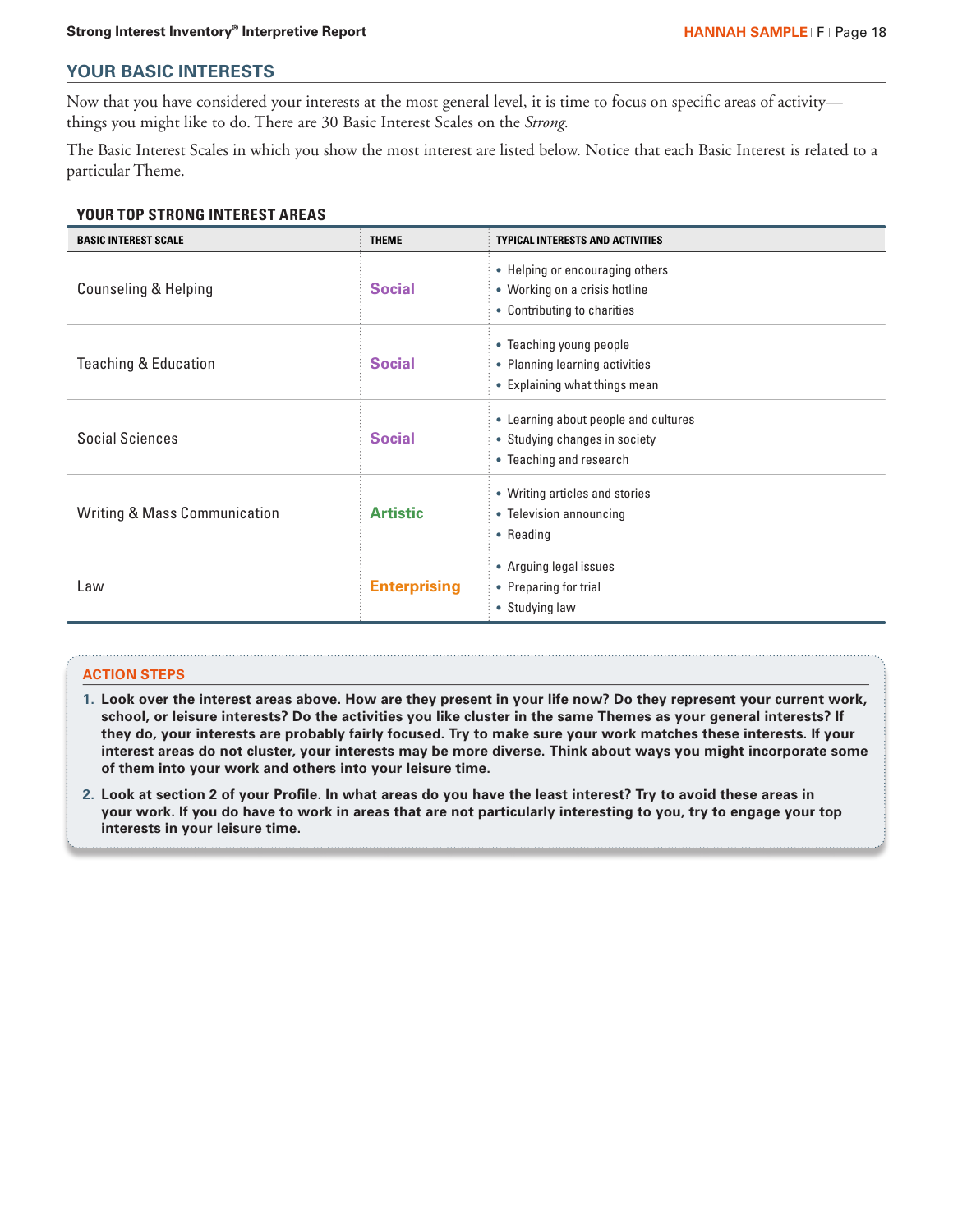# **YOUR SIMILARITY TO OCCUPATIONS**

The Occupational Scales section of the *Strong* focuses your work interests even further. A high score on an Occupational Scale means your likes and dislikes are similar to those of the people who work in the occupation and who are satisfied with their jobs. Listed below are the Occupational Scales on which you scored the highest. You may enjoy the day-to-day work of these or related occupations. Click the name of the occupation to visit the O\*NET database and learn more about it.

Note that each of the following occupations has a Theme code. Ask your career professional to show you how to use Theme codes to expand your list of occupations to explore. The occupations listed below are just a few of the occupations that might interest you.

# **YOUR TOP STRONG OCCUPATIONS**

| <b>OCCUPATION</b>                          | <b>THEME CODE</b> | <b>TYPICAL WORK TASKS</b>                                                                                                                                                                                                                                                        | SELECTED KNOWLEDGE, SKILLS, ABILITIES                                                                                                                                                                                                                                                                          |
|--------------------------------------------|-------------------|----------------------------------------------------------------------------------------------------------------------------------------------------------------------------------------------------------------------------------------------------------------------------------|----------------------------------------------------------------------------------------------------------------------------------------------------------------------------------------------------------------------------------------------------------------------------------------------------------------|
| <b>Speech</b><br><b>Pathologist</b>        | <b>SA</b>         | • Assess and treat persons with speech, language,<br>voice, and fluency disorders<br>• Administer speech/language evaluations or<br>examinations                                                                                                                                 | • Knowledge of methods for diagnosing and treating<br>speech disorders<br>• Knowledge of the structure and content of the<br>English language                                                                                                                                                                  |
| <b>Paralegal</b>                           | <b>CE</b>         | • Prepare legal documents, including briefs,<br>pleadings, appeals, wills, contracts, and real estate<br>closing statements<br>• Assist lawyers by researching legal precedent and<br>investigating facts                                                                        | • Knowledge of laws, legal codes, and court<br>procedures<br>• Knowledge of administrative and clerical<br>procedures such as word processing and managing<br>files and records<br>• Skill in communicating effectively in writing                                                                             |
| <b>Special Education</b><br><b>Teacher</b> | S                 | . Teach school subjects and daily living skills to<br>educationally and physically handicapped students<br>• Confer with parents, administrators, and others to<br>develop individual educational plans to promote<br>students' educational, physical, and social<br>development | • Knowledge of methods for curriculum design,<br>teaching, and instruction<br>• Skill in selecting and using training/instructional<br>methods and procedures appropriate to the person<br>• Knowledge of human behavior and performance                                                                       |
| <b>Elementary</b><br><b>School Teacher</b> | S                 | • Teach basic academic and social skills<br>• Prepare, administer, and grade tests and<br>assignments<br>• Confer with interested parties to resolve students'<br>behavioral and academic problems                                                                               | • Knowledge of principles and methods for curriculum<br>design, teaching, and instruction<br>• Ability to verbally communicate information and<br>ideas so others will understand                                                                                                                              |
| <b>Social Worker</b>                       | <b>SA</b>         | • Provide services to improve the social and<br>psychological functioning of individuals, children,<br>and families<br>• Maintain case history records and prepare reports<br>• Assess and treat individuals with mental, emotional,<br>or substance abuse problems              | • Knowledge of human behavior and performance and<br>the assessment and treatment of behavioral and<br>affective disorders<br>• Knowledge of government regulations and agency<br>rules<br>• Skill in being sensitive to others' needs and feelings<br>and being understanding and helpful on the job          |
| <b>Photographer</b>                        | <b>ARE</b>        | • Photograph persons, subjects, and merchandise or<br>other commercial products<br>• Photograph subjects or newsworthy events using a<br>variety of photographic equipment                                                                                                       | • Skill in estimating or measuring light level and<br>distance using measuring devices<br>• Ability to quickly and repeatedly adjust the controls<br>of a machine to exact positions<br>• Skill in focusing cameras and adjusting settings<br>based on lighting, subject material, distance, and<br>film speed |
| <b>Broadcast</b><br>Journalist             | AE                | • Report and write news stories for broadcast,<br>describing the background and details of events<br>• Conduct taped or filmed interviews<br>· Investigate breaking news such as disasters or<br>crimes, and human interest stories                                              | • Knowledge of media production, communication,<br>and dissemination techniques and methods<br>• Ability to verbally communicate information and<br>ideas so others will understand                                                                                                                            |

**Continued on next page**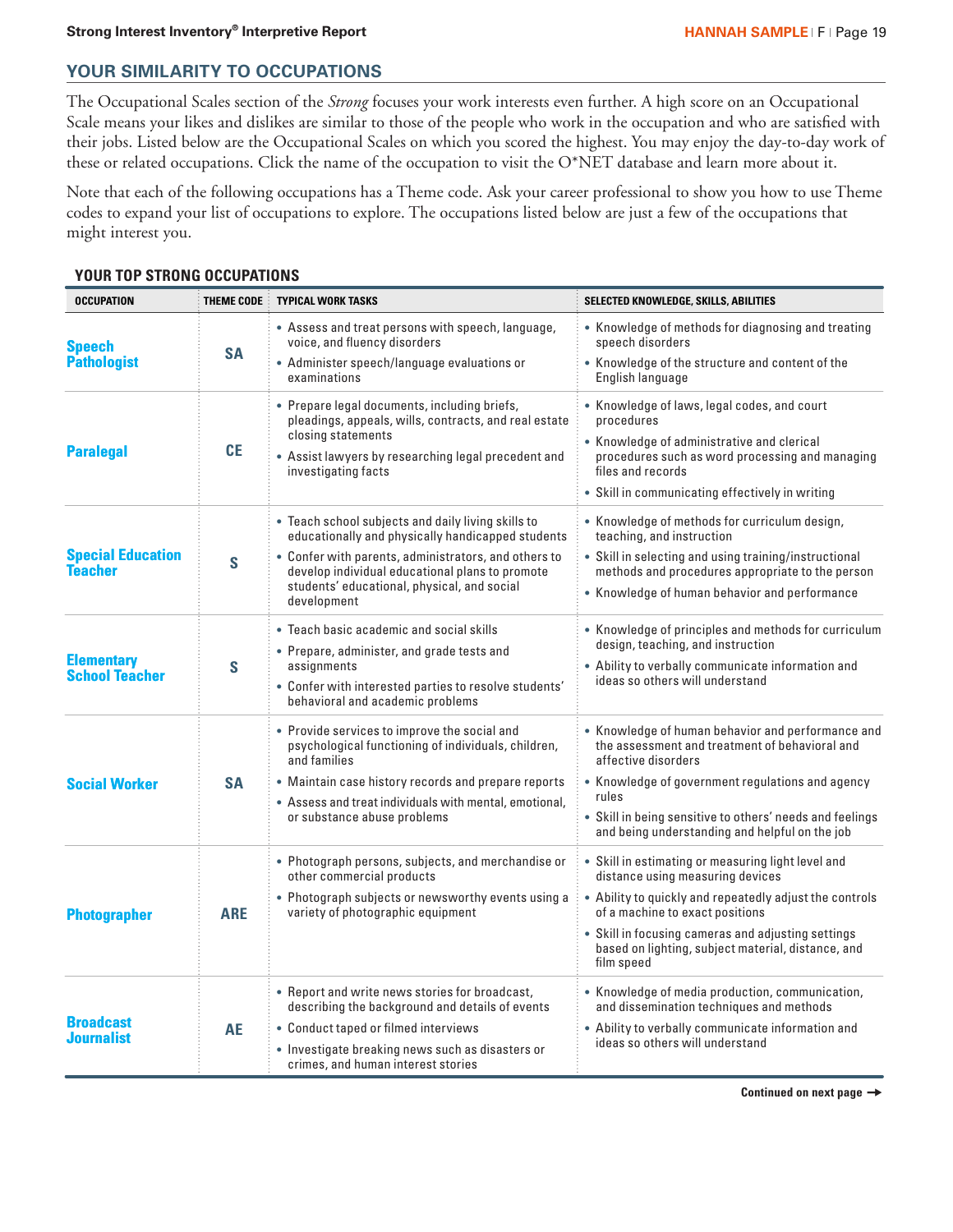# **YOUR TOP STRONG OCCUPATIONS (continued)**

| <b>OCCUPATION</b>                            | THEME CODE | <b>TYPICAL WORK TASKS</b>                                                                                                                                                                                                                                                | SELECTED KNOWLEDGE, SKILLS, ABILITIES                                                                                                                                                                                                                                    |
|----------------------------------------------|------------|--------------------------------------------------------------------------------------------------------------------------------------------------------------------------------------------------------------------------------------------------------------------------|--------------------------------------------------------------------------------------------------------------------------------------------------------------------------------------------------------------------------------------------------------------------------|
|                                              |            | • Write stories for newspaper, news magazine, radio,<br>or television                                                                                                                                                                                                    | • Skill in communicating effectively in writing as<br>appropriate for the needs of the audience                                                                                                                                                                          |
| <b>Reporter</b>                              | A          | • Collect and analyze facts gathered via interview,<br>investigation, or observation                                                                                                                                                                                     | • Knowledge of techniques for media production,<br>communication, and dissemination                                                                                                                                                                                      |
|                                              |            | • Conduct taped or filmed interviews                                                                                                                                                                                                                                     | • Ability to give full attention to what other people are<br>saying, taking time to ask questions                                                                                                                                                                        |
| <b>Occupational</b><br><b>Therapist</b>      | <b>SAR</b> | • Assess, plan, and participate in programs to help<br>restore vocational and daily living skills, as well as<br>general independence, to disabled persons<br>• Test and evaluate patients' physical and mental<br>abilities to determine realistic rehabilitation goals | • Knowledge of procedures for diagnosing, treating,<br>and rehabilitating physical and mental dysfunctions<br>• Knowledge of human behavior and performance<br>• Ability to be sensitive to others' needs and feelings<br>and to be understanding and helpful on the job |
|                                              |            | • Plan and administer advertising policies and<br>programs                                                                                                                                                                                                               | • Knowledge of marketing strategy, promotions,<br>product demonstration, sales techniques                                                                                                                                                                                |
| <b>Advertising</b><br><b>Account Manager</b> | <b>AE</b>  | Oversee production of ads, contests, and coupons<br>to create interest in a product or service                                                                                                                                                                           | • Knowledge of media production, communication,<br>and dissemination methods                                                                                                                                                                                             |
|                                              |            | • Coordinate activities of sales, media, graphic arts,<br>and finance professionals                                                                                                                                                                                      | • Ability to convey information clearly and effectively                                                                                                                                                                                                                  |

## **ACTION STEPS**

**1. Highlight words or phrases that appeal to you in the Typical Work Tasks column of the preceding Occupations chart. Can you fit these highlighted words or phrases together to design your own unique job?**

- **2. Refer to the last column of the chart to determine what knowledge, skills, and abilities you already possess or may need to acquire for any of the occupations that interest you.**
- **3. Visit http://www.onetonline.org/find/descriptor/browse/Interests/ to search the O\*NET database by Theme code. Search for additional occupations with Theme codes that share your top Themes.**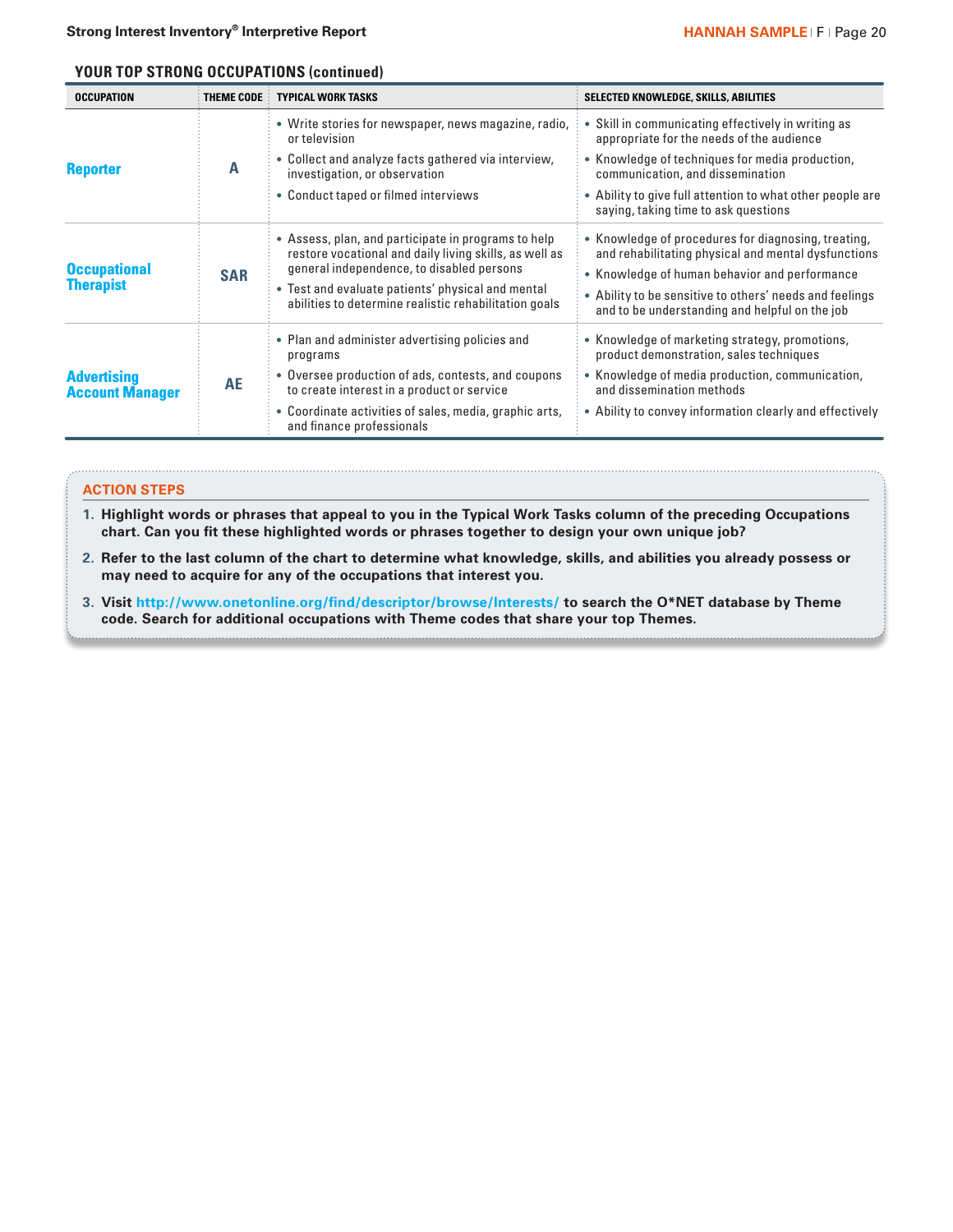# **YOUR PERSONAL STYLE**

Your personal style in five areas is indicated in the chart below, suggesting your unique way of approaching work and learning.

| <b>PERSONAL STYLE SCALE</b> | YOUR SCORE SUGGESTS YOU SHOULD CONSIDER A JOB WHERE                              |
|-----------------------------|----------------------------------------------------------------------------------|
|                             | • You work more with people than with ideas, data, or things.                    |
| <b>Work Style</b>           | • You can interact with colleagues or customers on a regular basis.              |
|                             | . You don't have to spend a lot of time alone writing reports or analyzing data. |
|                             | . You can learn lots of new ideas.                                               |
| <b>Learning Environment</b> | • You can learn from reading and lectures.                                       |
|                             | • You can apply your learning to abstract problems.                              |
|                             | • You can lead others by your own example.                                       |
| <b>Leadership Style</b>     | • You don't have to assume leadership for teams or projects.                     |
|                             | . You don't have to direct others.                                               |
|                             | . You don't have to take physical, financial, or social risks.                   |
| <b>Risk Taking</b>          | . You can make decisions carefully.                                              |
|                             | • You can feel secure in your job.                                               |
|                             | . You can collaborate with others on team goals.                                 |
| <b>Team Orientation</b>     | • You can reach decisions by consensus.                                          |
|                             | • You can share responsibility and accomplishments with others.                  |

# **YOUR PERSONAL STYLE SCALES PREFERENCES**

### **ACTION STEPS**

**Consider your personal style in the five areas listed above. Highlight the phrases you agree with. Cross out those you don't agree with. How do your highlighted phrases relate to the Theme codes that appear elsewhere in your report? What implications do your results have for**

- **• Working with others or alone? (Work Style, Leadership Style, Team Orientation)**
- **• Your approach to learning? (Learning Environment)**
- **• The way you go about your career search? (Risk Taking)**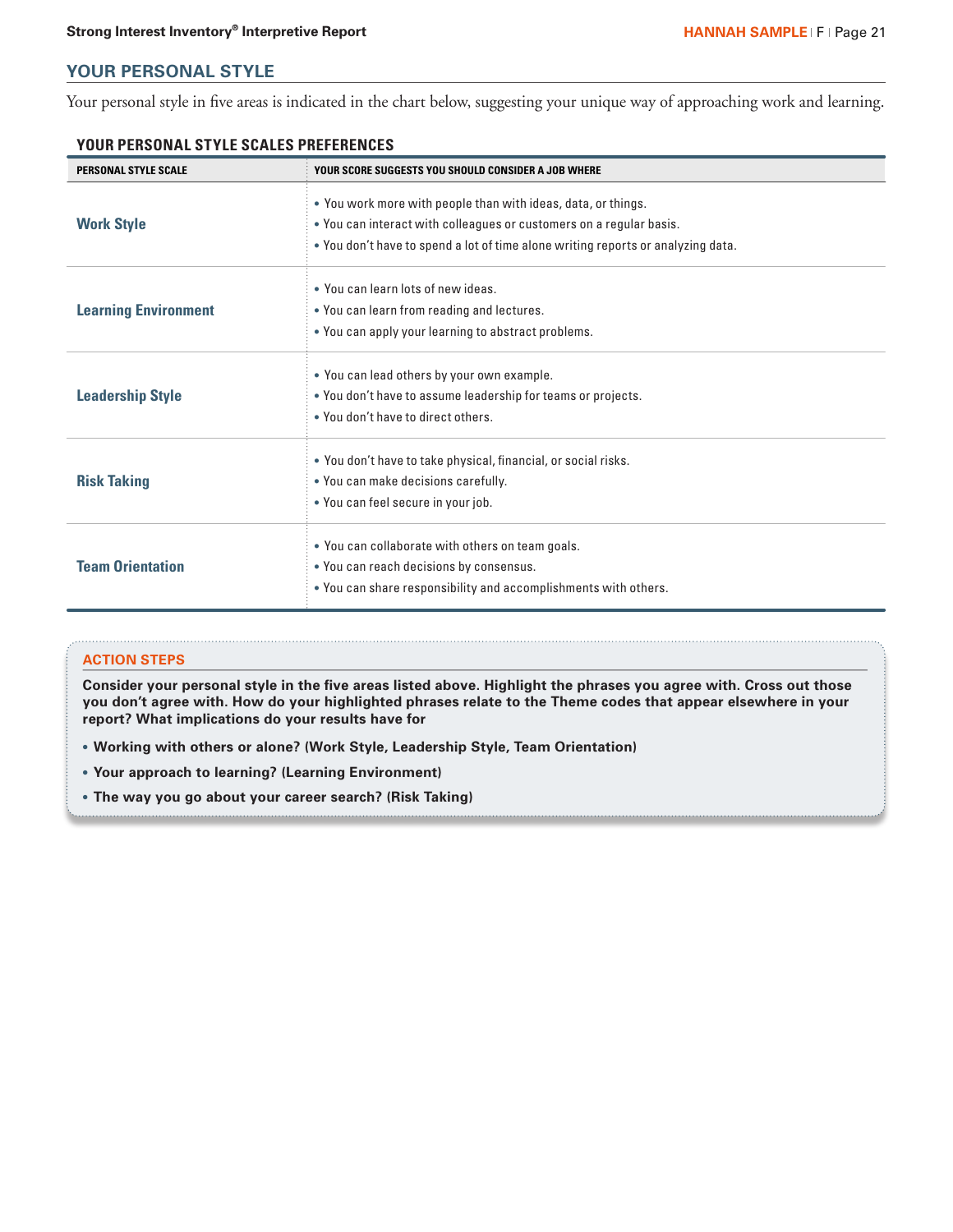# **INTERPRETIVE REPORT SUMMARY**

You have seen throughout your report that your General Occupational Themes, Basic Interests, and Occupations are all related to six personal/occupational categories: Realistic, Investigative, Artistic, Social, Enterprising, and Conventional. The following chart summarizes your personal information from these categories and suggests how each section of your *Strong* report might be represented in your life.

| <b>YOUR HIGHEST THEMES</b>                                                 | <b>PERSONAL AND WORK ENVIRONMENT DESCRIPTORS</b>      |
|----------------------------------------------------------------------------|-------------------------------------------------------|
| • Social                                                                   | • Helpful, collaborative, cooperative                 |
| • Artistic                                                                 | • Creative, flexible, self-expressive                 |
| • Enterprising                                                             | • Fast paced, assertive, influential                  |
| SPECIFIC INTERESTS FOR WORK, LEISURE, AND LEARNING                         |                                                       |
| • Helping or encouraging others                                            | • Learning about people and cultures                  |
| • Working on a crisis hotline                                              | • Studying changes in society                         |
| • Contributing to charities                                                | • Teaching and research                               |
| • Teaching young people                                                    |                                                       |
|                                                                            |                                                       |
| • Planning learning activities                                             |                                                       |
| • Explaining what things mean                                              |                                                       |
| <b>CAREERS THAT MIGHT BE MOST APPEALING TO YOU</b><br>• Speech Pathologist | • Photographer                                        |
| • Paralegal                                                                | • Broadcast Journalist                                |
| • Special Education Teacher                                                | • Reporter                                            |
| • Elementary School Teacher                                                | • Occupational Therapist                              |
| • Social Worker                                                            | • Advertising Account Manager                         |
| <b>HOW YOU LIKE TO WORK AND LEARN</b>                                      |                                                       |
| • Interacting with others on a regular basis                               | • Playing it safe and making decisions carefully      |
| • Learning new ideas to apply to abstract problems                         | . With others, sharing responsibility and achievement |